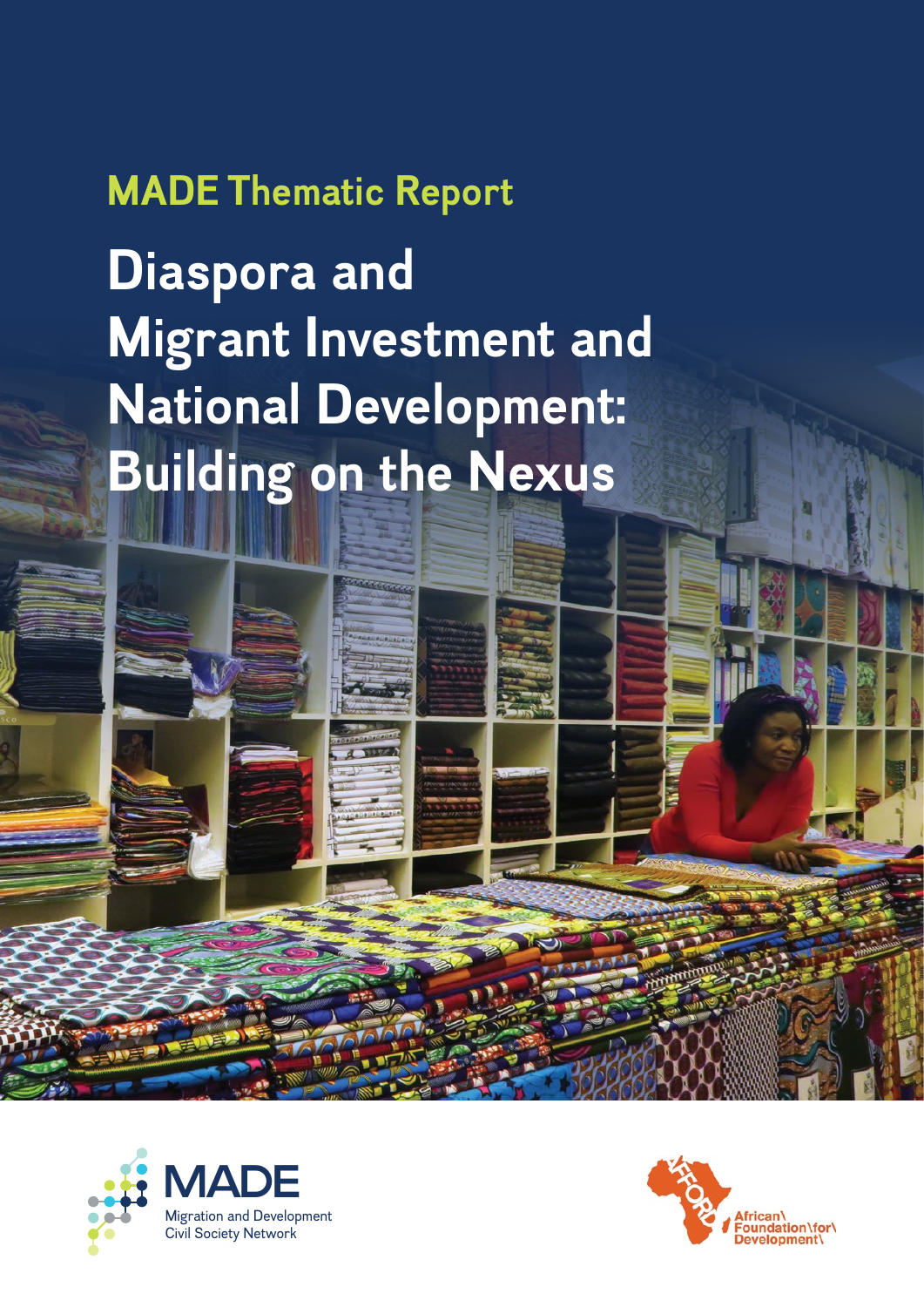COMPILERS FOR THE THEMATIC REPORT:

Chadine Allen Stella Opoku-Owusu Dr Daivi Rodima-Taylor

MADE, November 2016 Contact: info@madenetwork.org Website: www.madenetwork.org

*Cover photo taken by Felicitat Marzo in Brixton Village, London, 2015*

*Design and print: www.beelzePub.com*



This publication is published as part of the activities planned under the Migration and Development Civil Society Network (MADE). MADE is co-funded by the European Union. The contents on this document ideas are the responsibility of the organizations that implement the project, and can in no way be taken to reflect the views of the European Union.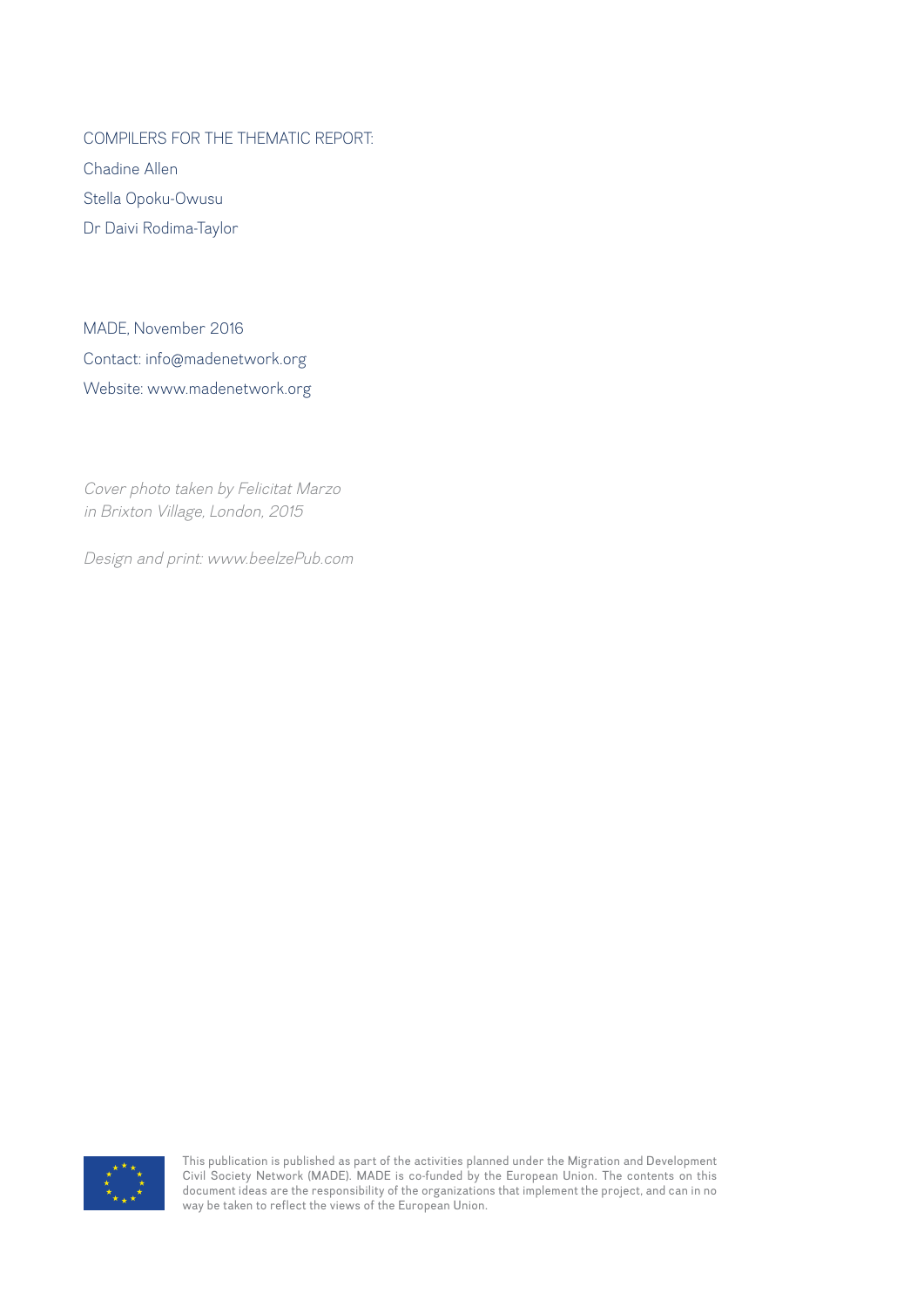### **TABLE OF CONTENTS**

|  | 1. EXECUTIVE SUMMARY CONTROLLER CONTROLLER SUMMARY                                                                                                                                                                                                                                      | $\overline{4}$ |
|--|-----------------------------------------------------------------------------------------------------------------------------------------------------------------------------------------------------------------------------------------------------------------------------------------|----------------|
|  | 2. TOWARDS TRANSFORMATIVE SHIFTS IN DIASPORA<br>AND MIGRANT ENGAGEMENT AND MIGRANT CONTROLLER AND MIGRANT ENGAGEMENT                                                                                                                                                                    | $\overline{7}$ |
|  | 3. DIASPORA AND MIGRANTS' INVESTING: MOTIVATIONS<br>AND POTENTIAL FOR DEVELOPMENT 11                                                                                                                                                                                                    |                |
|  | 4. ENGAGING DIASPORA INVESTMENT AND ENTERPRISE:<br>BEST PRACTICES <b>And Experiment Contract Contract Contract Contract Contract Contract Contract Contract Contract Contract Contract Contract Contract Contract Contract Contract Contract Contract Contract Contract Contract Co</b> | 14             |
|  | 5. CREATING AN ENABLING ENVIRONMENT FOR DIASPORA<br>PRODUCTIVE ENGAGEMENT NAMEL AND RESERVE THE RESERVE TO A REPORT OF THE RESERVE THE RESERVE TO A REPORT OF THE                                                                                                                       | 18             |
|  | 6. DIASPORA AND MIGRANT REMITTANCES AND DEVELOPMENT                                                                                                                                                                                                                                     | 20             |
|  | 7. THE WAY FORWARD <b>The Second State of the WAY FORWARD</b>                                                                                                                                                                                                                           | 25             |
|  | 8. RECOMMENDATIONS                                                                                                                                                                                                                                                                      | 26             |
|  | 9. CONCLUDING REMARKS                                                                                                                                                                                                                                                                   | 28             |
|  |                                                                                                                                                                                                                                                                                         | 29             |
|  |                                                                                                                                                                                                                                                                                         | 33             |

 $3<sup>°</sup>$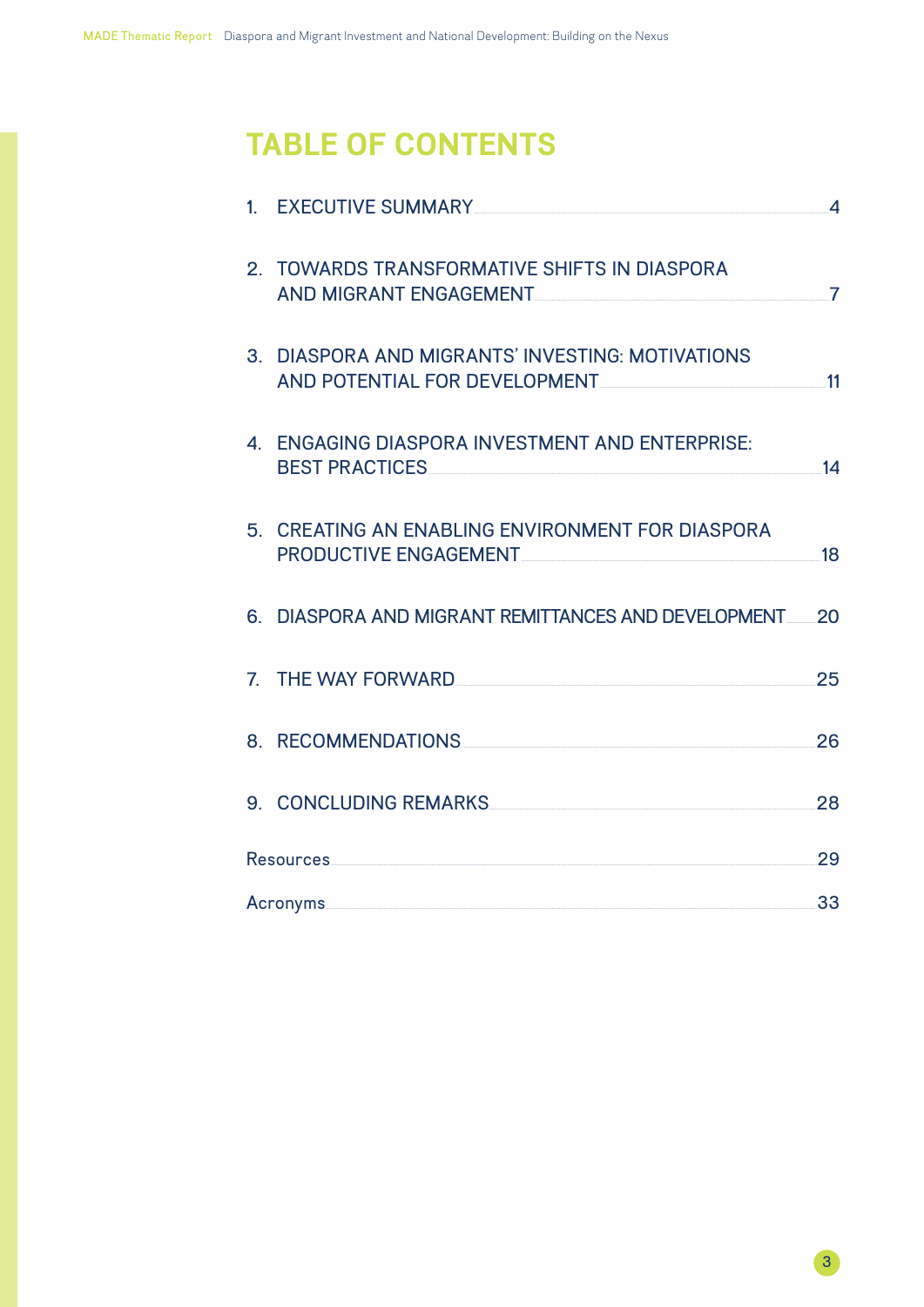## <span id="page-3-0"></span>**1. EXECUTIVE SUMMARY**

#### **CIVIL SOCIETY'S 5-YEAR 8-POINT ACTION PLAN**

**Point 2:** Models and frameworks that facilitate the engagement of diaspora and migrant associations as entrepreneurs, social investors, policy advocates and partners in setting and achieving priorities for the full range of human development in countries of origin, heritage and destination.

The current era of intensifying global mobility presents unique challenges as well as opportunities for migrant and diaspora contributions to the development of their countries of origin, heritage and residence. Hundreds of millions of people are living outside their countries of birth, and the recent global migration crisis has resulted in mass displacement of an unprecedented scale. Diaspora and migrant enterprise, investment and remittances have tremendous potential to positively contribute to the global migration and development nexus. To realize this potential, transformative shifts in the management of global human and resource flows have become crucial for all migration stakeholders.

Many recent global policy initiatives, including the United Nations 2030 Sustainable Development Agenda<sup>1</sup>, highlight the relevance of facilitating and harnessing the social, economic and cultural contributions of

transnational migrants. New institutional synergies and public-private partnerships are required for promoting the rights of migrants and the forcibly displaced, and facilitating sustainable livelihood activities and financial inclusion among these populations. Diaspora organisations and other civil society initiatives are increasingly central actors in this global migration discourse. This MADE Thematic Report is guided by Point 2 of the [5-year 8-point Plan of Action](http://madenetwork.org/sites/default/files/PDF/2013_5year_8point_Plan%20of%20Action.pdf) adopted by the global civil society in 2013<sup>2</sup> that focuses on strengthening the contributions of migrants and diaspora members to economic and social development. The Migration and Development Civil Society Network (MADE) is an open network of civil society organisations working on migration issues and engaging with policy makers and other important stakeholders in the national and global scene for the well-being and protection of all migrants and communities. The network's Thematic Working Group on Diaspora and Migrants in Development focuses on a range of policy issues relating to diaspora business, investment and entrepreneurship development, including maximising migrant remittances, and pertinent policy and regulatory environments and partnerships. Added to this area is also a focus on social inclusion of diaspora and migrants with a specific interest in countering xenophobia, though this paper will not focus on this theme. The central aim is on the role of civil society initiatives and institution building for bridging the migration-development nexus. This Working Group has been coordinated by The African Foundation for Development UK (AFFORD-UK) since 2015.

The Thematic Report examines important existing challenges and opportunities for diaspora contributions to economic development, discusses best practices and lessons learnt,

<sup>1</sup> <https://sustainabledevelopment.un.org/?menu=1300>

<sup>2</sup> [http://madenetwork.org/sites/default/files/PDF/2013\\_5year\\_8point\\_Plan%20of%20Action.](http://madenetwork.org/sites/default/files/PDF/2013_5year_8point_Plan%20of%20Action.pdf) [pdf](http://madenetwork.org/sites/default/files/PDF/2013_5year_8point_Plan%20of%20Action.pdf)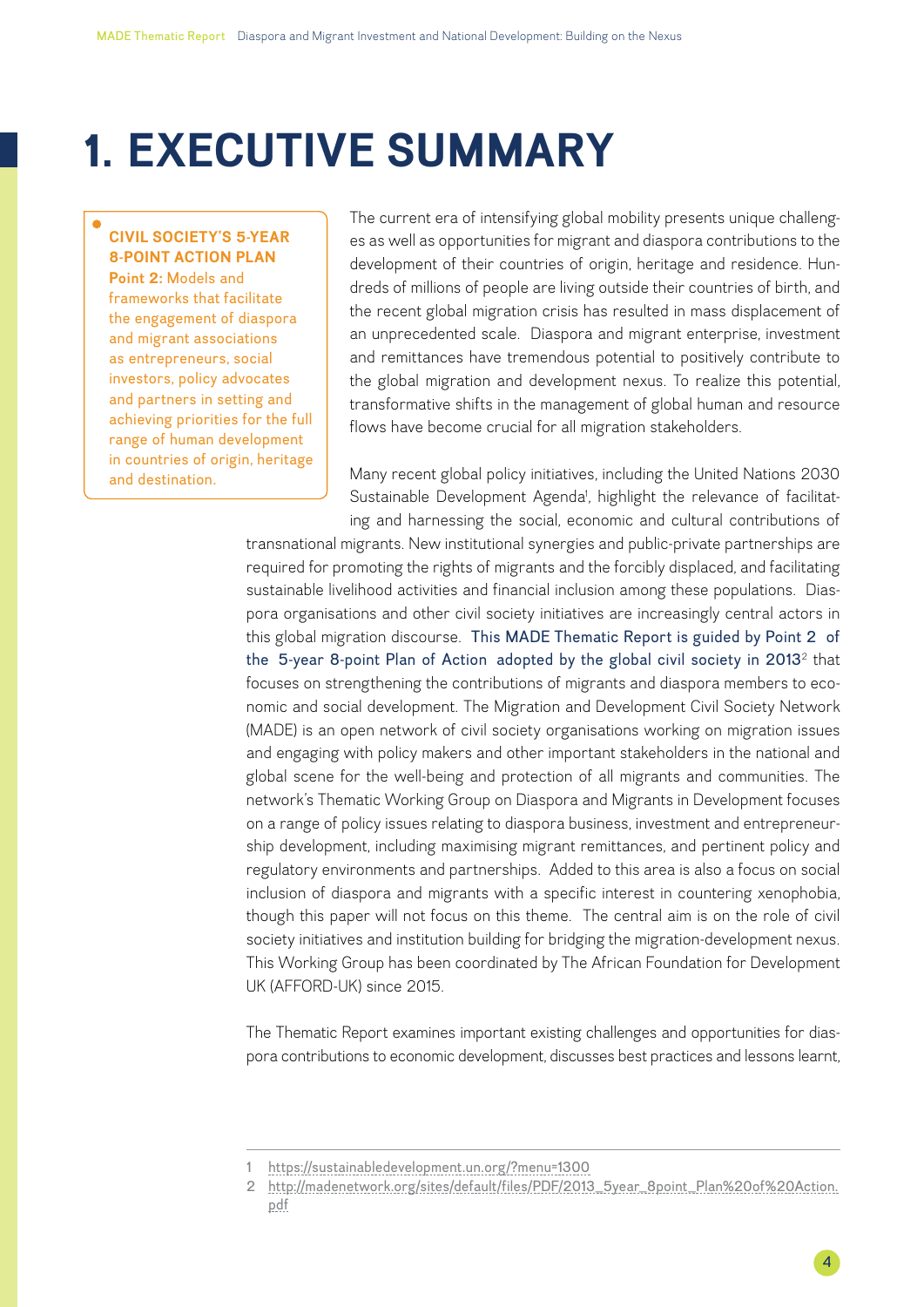and outlines recommendations for policy and research. It opens up with diaspora and migrant trends and the growing number of people living outside of their countries of birth. The framework that encompasses the discussions on the migration-development nexus is discussed and these include civil society movements, including Civil Society's response to the recent New York Declaration for Refugees and Migrants. Other international frameworks are mentioned, such as the Sustainable Development Goals (SDGs), and this section begins to look at how these frameworks support diaspora and migrant contributions to economic development and where they can be improved.

Diaspora organisations and networks are important civil society actors for mobilizing economic, social and cultural resources of diaspora and migrants, as well as facilitating transnational exchange of ideas, knowledge, technologies and skills. Although diaspora co-development projects and collective remittances are increasingly prevalent, the organisations often lack the necessary skills and capacity for effective mediation of their members and networks. Diaspora organisations should be treated as important experts on the opportunities and challenges presented by their communities, and capacity building and technical support should include communities of origin as well as destination. The report briefly looks at motivations for investing as well as the significant potential of this investment and contribution by way of existing skills within diaspora and migrant communities and patterns of entrepreneurship both in countries of origin and residence. The report then reviews diverse cases of global best practices of engaging diaspora enterprise and investment through novel institutional partnerships and innovative financing mechanisms, and discusses related challenges and opportunities.

Increasingly diaspora and migrant remittances form a part of global discussions on diaspora and migrant investment. Economic and social remittances are highlighted as frequently central to sustaining local livelihoods and contributing to financial inclusion and peaceful and democratic development. The situations of migration overall can lead to heightened remittance flows, drawing attention to the problems and insecurities of diaspora and migrants remitting. Remittance transfers to many parts of the Global South remain severely hampered by high transfer costs and the inadequacies of regulatory and institutional environments. The World Bank indicates that 'as much as USD100 billion in migrant savings could be raised annually by developing countries

More data and research is needed about the magnitude of remittance flows, remittance channels and motivations to remit, methods for improving the integration of remittances into national development efforts, and the peculiarities of remitting in other migration contexts.

by reducing remittance costs and migrant recruitment costs, and mobilizing diaspora savings and philanthropic contributions from migrants'.3 Global South in particular has potential to increase remittances through transfer cost reduction and in effect increase the percentage that goes to investment. More data and research is needed about the magnitude of remittance flows, remittance channels and motivations to remit, methods for improving the integration of remittances into national development efforts, and the peculiarities of remitting in other migration contexts.

<sup>3</sup> [http://www.worldbank.org/en/news/press-release/2015/04/13/remittances-growth-to-slow](http://www.worldbank.org/en/news/press-release/2015/04/13/remittances-growth-to-slow-sharply-in-2015-as-europe-and-russia-stay-weak-pick-up-expected-next-year)[sharply-in-2015-as-europe-and-russia-stay-weak-pick-up-expected-next-year](http://www.worldbank.org/en/news/press-release/2015/04/13/remittances-growth-to-slow-sharply-in-2015-as-europe-and-russia-stay-weak-pick-up-expected-next-year)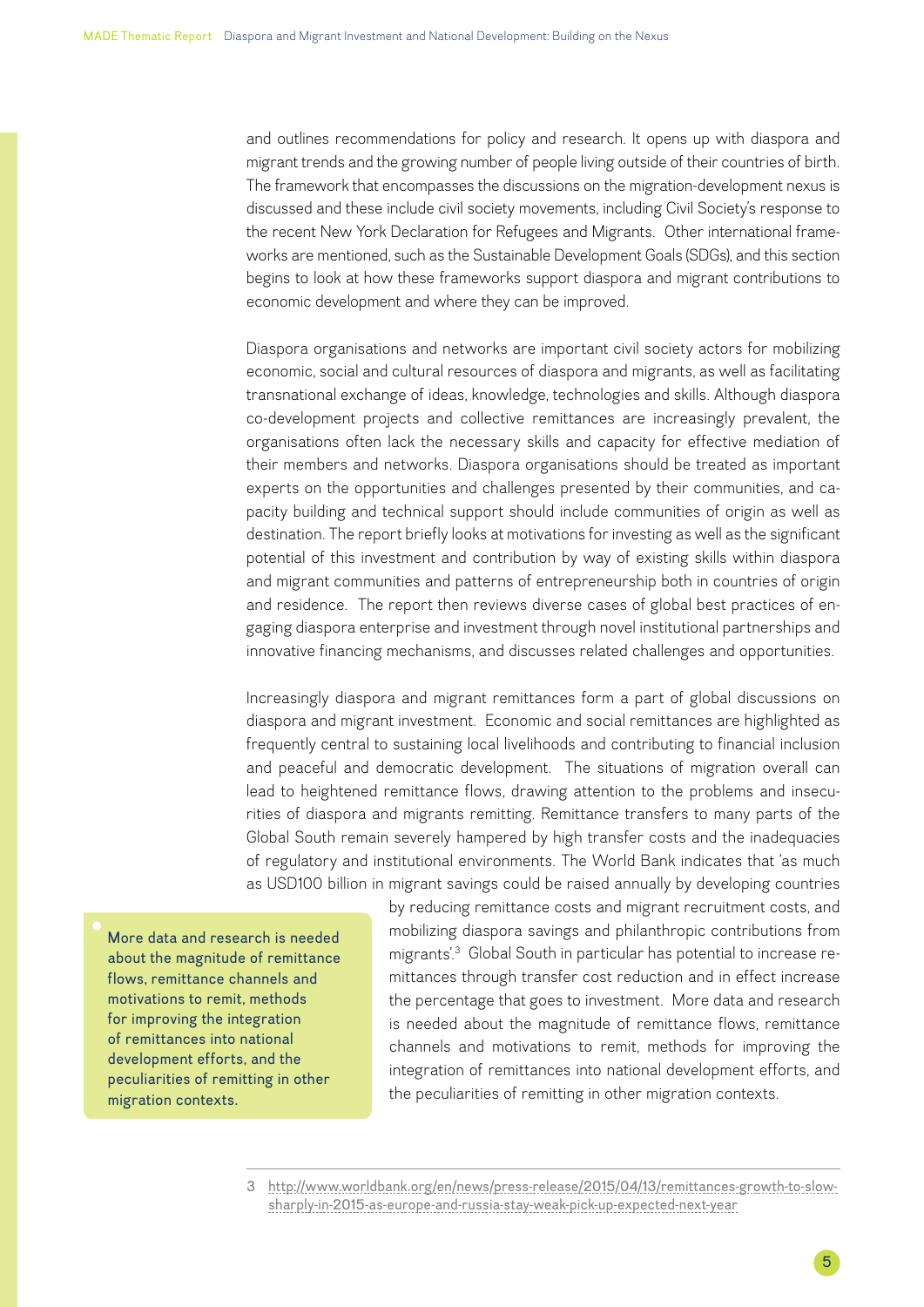Finally, the report outlines steps and makes recommendations needed for creating an enabling environment for diaspora and migrants, and productive engagement of these groups for social and economic development. See below for a summary of the ten recommendations and page 26 for a full background to the recommendations.

#### Recommendations

- 1. Establish an enabling regulatory and business environment to harness and expand the impact of diaspora and migrant contributions in countries of origin and developing countries.
- 2. Create new financial products and facilitate access to capital.
- 3. Develop business and technical skills of diaspora/migrants.
- 4. Ensure policy coherence at national and local levels in relation to diaspora engagement strategies.
- 5. Create conducive frameworks for facilitating and harnessing migrant remittances for social impact.
- 6. Consider the provision of incentives.
- 7. Formulate coordinated strategies for harnessing remittances for development and peace-building and encourage public and private sector actors to focus on new technological innovations.
- 8. Formulate data, research, and study of best practices.
- 9. Conduct more household surveys on diaspora and migrant enterprises, the size of investments, sectors and markets of interests, etc.
- 10. Expand and coordinate civil society efforts for diaspora engagement.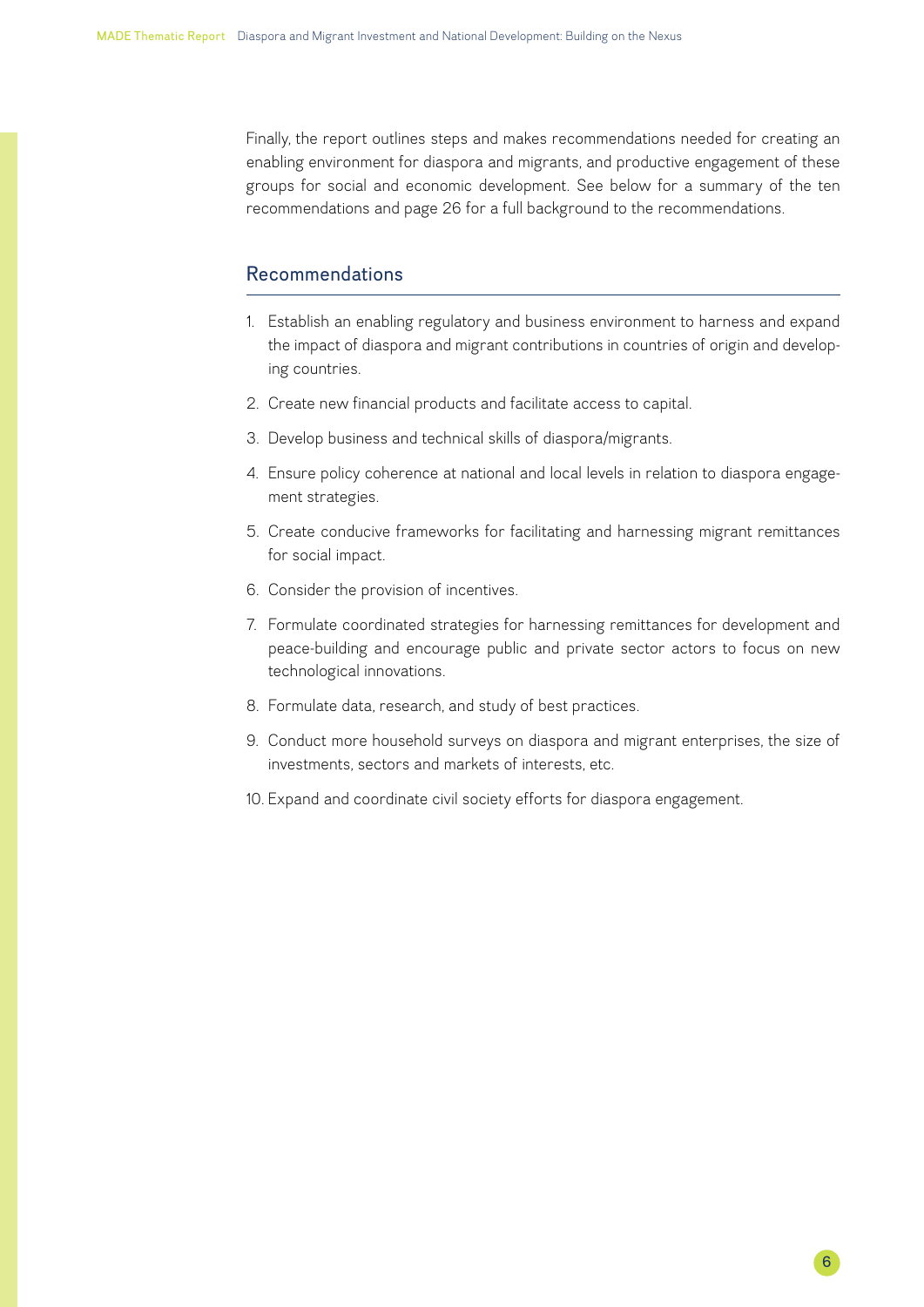# <span id="page-6-0"></span>**2.TOWARDS TRANSFORMATIVE SHIFTS IN DIASPORA AND MIGRANT ENGAGEMENT**

**CIVIL SOCIETY'S 5-YEAR 8-POINT ACTION PLAN Point 2:** Models and frameworks that facilitate the engagement of diaspora and migrant associations as entrepreneurs, social investors, policy advocates and partners in setting and achieving priorities for the full range of human development

in countries of origin, heritage and destination.

In 2015, there were approximately 250 million people worldwide living outside their countries of birth. The current era of increased migration and mobility has created unique opportunities for diaspora and migrants to make substantial contributions to the development of their countries of origin and residence. The officially recorded global diaspora remittances reached USD431 billion in 2015, according to the World Bank. The growing transnational human and capital flows and increasing migration have created significant new challenges for all actors involved in managing and regulating this growing mobility.

The Migration and Development Civil Society Network (MADE) was launched in 2014 to bring together civil society bodies working on migration, diaspora and development to strengthen policy and practice in this area. The activities of MADE seek to strengthen the contributions of

diaspora and migrants to development with attention to job creation, enterprise, investment, and public policy. This open global network of civil society organisations focuses on advocating for civil rights and human development on regional and global levels. Its thematic working groups mobilize civil society resources and expertise on various related topics and engage with policy makers and other important stakeholders in migration processes. MADE takes forward the 5-year 8-point Plan of Action<sup>4</sup> that global civil society adopted in 2013 as its agenda for change and collaboration, following the UN High Level Dialogue on International Migration and Development 2013. MADE Thematic Working Group on Diaspora and Migrants in Development has been coordinated by AFFORD-UK since 2015. AFFORD was established in 1994 by diaspora volunteers with a mission 'to expand and enhance the contributions Africans in the diaspora make to African development.<sup>'5</sup> The organisation coordinates a vast array of programmes and projects dealing with African diaspora business and entrepreneurship development, diaspora contributions to development of their countries of origin and residence, maximizing diaspora remittances, and policy and regulatory environment relating to diaspora investment and entrepreneurship. It is also an important mediator between diaspora organisations and other development stakeholders, organizing workshops, seminars, conferences and other forums of knowledge exchange. This report examines the topics of creating conducive models and frameworks for productive diaspora engagement in economic and social development, as outlined in Point 2 of the civil society's 5-year Plan of Action.

<sup>4</sup> [http://madenetwork.org/sites/default/files/PDF/2013\\_5year\\_8point\\_Plan%20of%20Action.pdf](http://madenetwork.org/sites/default/files/PDF/2013_5year_8point_Plan%20of%20Action.pdf)

<sup>5</sup> <http://www.afford-uk.org/index.php/projects-activities>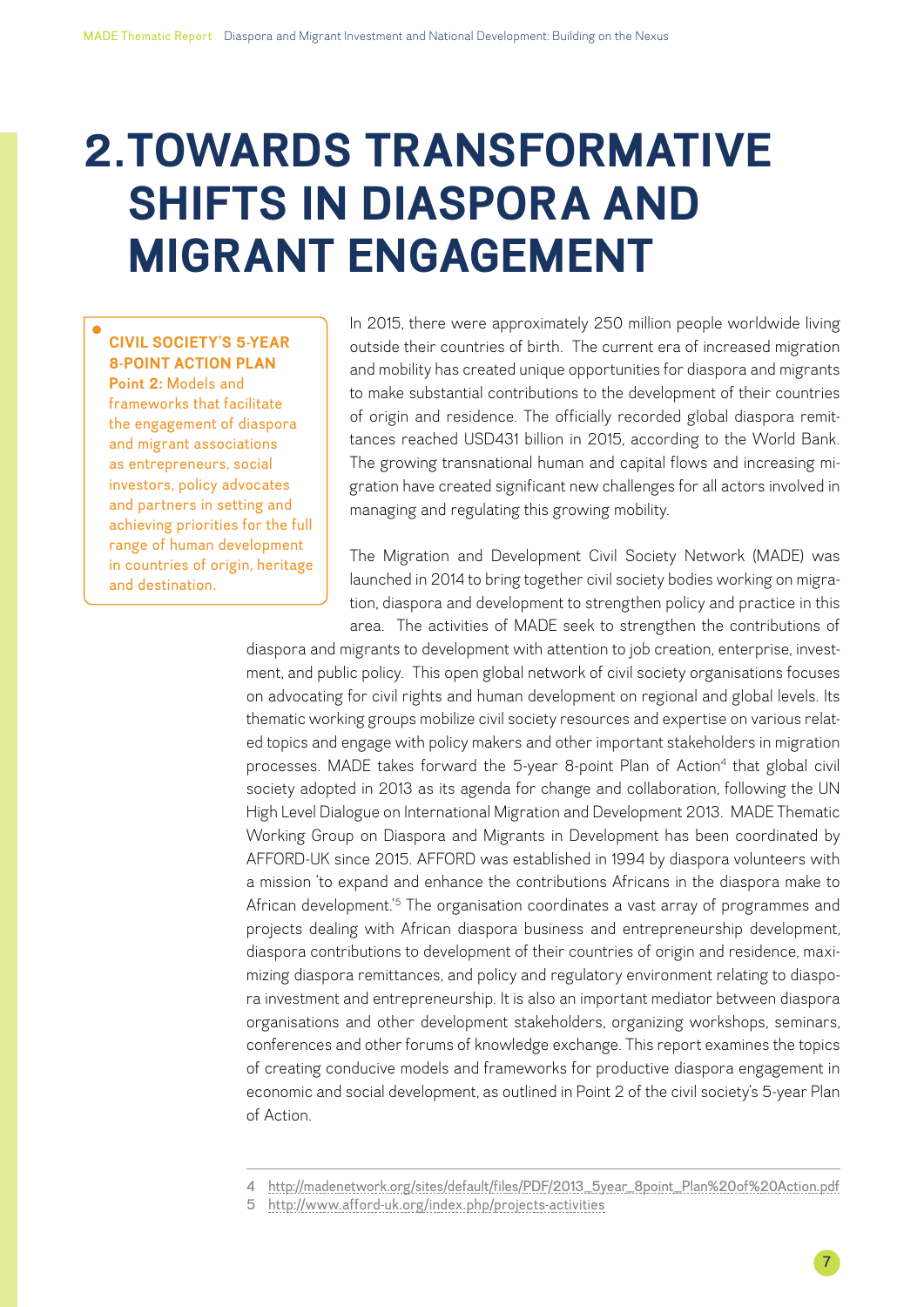The challenges presented by today's global environment of increasing transnational mobility are complex. Migrants are defined as persons who have moved from their habitual places of residence either within a state or across an international border, regardless of their legal status, length of stay, or reasons for the movement.<sup>6</sup> There are several complex reasons behind migration and why people move. Despite the ongoing global crisis, the challenges of managing migration flows originating from a myriad of reasons have remained relatively unexplored. While it is understood that the reasons for migration can impact directly on how migrants contribute to development here and there, this short report however focuses on how to maximize migrant and diaspora contributions to development regardless of these reasons.

The need for a transformative migration agenda that realigns existing migrant management systems in accordance with the needs of current large movements of migrants and refugees, as well as integrates migration with development goals, has been emphasized recently at various high-level global development initiatives. The Global Forum on Migration and Development (GFMD) that will be held in Bangladesh in December 2016 will focus on the positive contribution that migrants can make to the development of their host countries as well as communities of origin through cultural diversity, civic initiative, and economic entrepreneurship. The event will explore the steps needed for the establishment of a "global compact for safe, regular, and orderly migration, as well as responsibility-sharing on refugees,"7 highlighted in the United Nation's New York Declaration for Refugees and Migrants which took place in September 2016.<sup>8</sup> Civil Society Days of GFMD 2016 will also build on its September 'ActNow' statement and scorecard (a response<sup>9</sup> to the New York Declaration) and will begin discussions on its own contributions to the aforementioned global compact.

There is also an increasing awareness that many transnational migrants can be affected by civil unrest or environmental crisis in their host countries, and may lack access to adequate protection mechanisms. The Migrants in Countries in Crisis Initiative, for example, deals with the issues that are responsible for particular vulnerabilities of migrant populations in crisis areas.<sup>10</sup> Together with states, civil society organisations, and other relevant stakeholders, the initiative aims to strengthen the resilience and facilitate protection of such migrant groups.

The recent global policy discourse reflects a new recognition of the need for a more differentiated engagement with migration flows in diverse contexts, and attention to facilitating and harnessing the social, economic and cultural contributions of transnational diasporas. With the new 2030 SDGs migration has for the first time been inserted into mainstream development policy. That is a welcome change from its predecessor, the Millennium Development Goals (MDGs) that were set to combat extreme

<sup>6</sup> <https://www.iom.int/key-migration-terms>

<sup>7</sup> <http://www.gfmd.org/news/time-global-compact-safe-regular-and-orderly-migration>

<sup>8</sup> [http://www.un.org/ga/search/view\\_doc.asp?symbol=A/71/L.1](http://www.un.org/ga/search/view_doc.asp?symbol=A/71/L.1)

<sup>9</sup> [http://refugees-migrants-civilsociety.org/wp-content/uploads/2016/10/0685-HLD\\_Act-Now-](http://refugees-migrants-civilsociety.org/wp-content/uploads/2016/10/0685-HLD_Act-Now-GB-DIGI-03_04-October.pdf)[GB-DIGI-03\\_04-October.pdf](http://refugees-migrants-civilsociety.org/wp-content/uploads/2016/10/0685-HLD_Act-Now-GB-DIGI-03_04-October.pdf)

<sup>10</sup> <https://micicinitiative.iom.int/about-micic>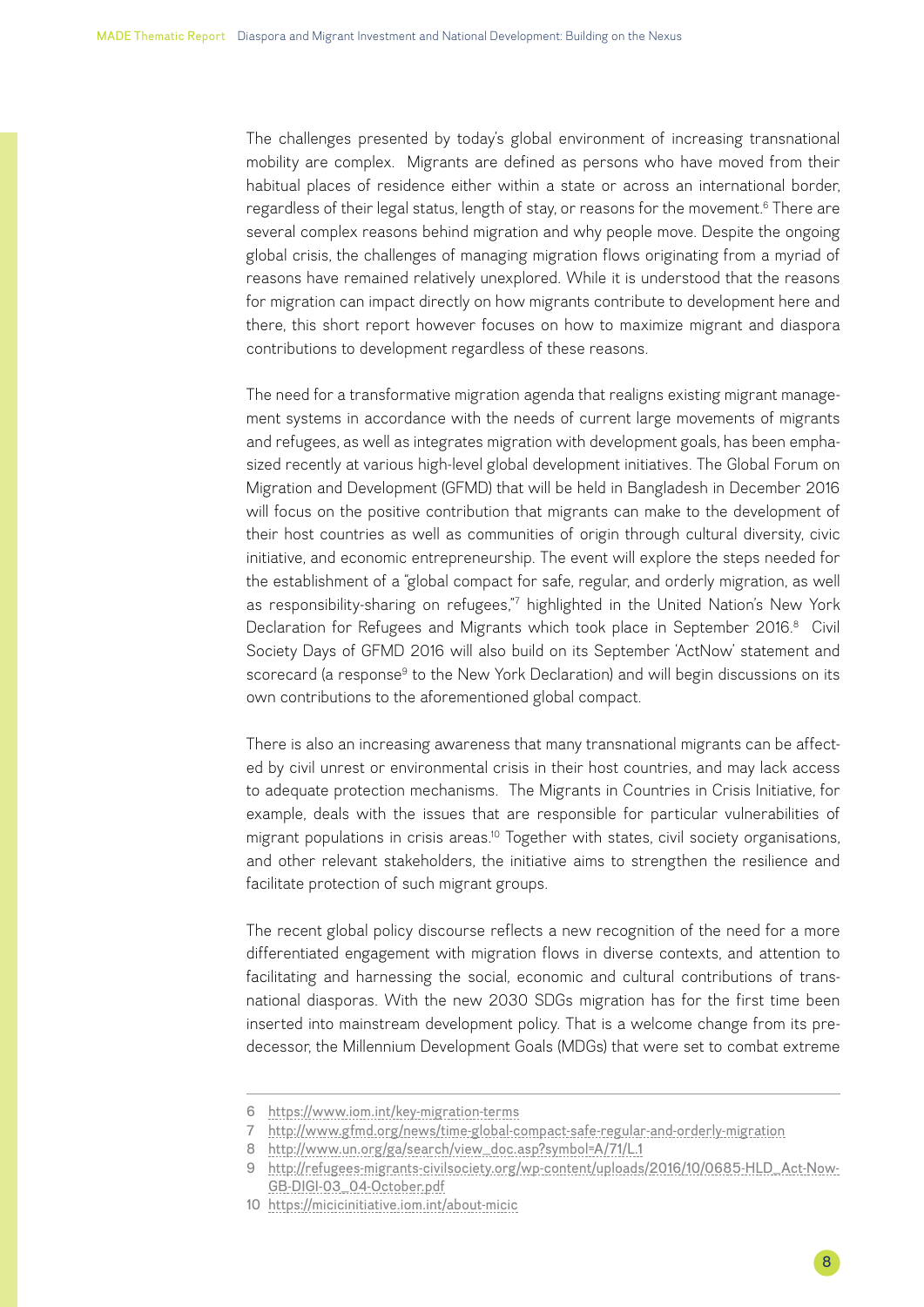poverty and exclusion by 2015, but completely left out issues related to migration.<sup>11</sup> The topics of migration have received more attention in the Sustainable Development Goals (SDGs) that were adopted at the UN Sustainable Development Summit in September 2015.<sup>12</sup> The outlined goals and targets related to migration and development called for promoting peaceful and inclusive societies by developing accountable and effective multi-scale institutions. The SDGs place an emphasis on the rights of migrants and the forcibly displaced, and underline the importance of promoting sustainable livelihood activities as well as financial access and more affordable remittance services for those influenced by migration processes.

Although the SDGs call for an improved facilitation of diaspora remittances and investment for innovative development financing, there is still little attention on the issues of diaspora engagement, capacity building, and migrant entrepreneurship. The SDGs include a recognition, however, that poverty-inducing factors in the Global South and North are interconnected and necessitate a collaborative and multi-sided approach to the issues posed by migration. Therefore, the implementation of migration-related SDGs would require a coordinated approach to facilitating migrant remittances, investment, and job creation and employment – bearing in mind the role of diaspora and migrants both in the Global North and South.

Diaspora refers to a community of people living outside their country of origin, while maintaining active ties with it. The term encompasses both migrants as well as their descendants.13 More collaboration with various civil society organisations formed by or working with the diaspora is important for all migration stakeholders. Diaspora organisations are often valuable experts regarding the opportunities as well as challenges that are offered by their communities of origin, and should participate as equal and independent partners in policy-making processes. Capacity building and technical support initiatives should include both communities of origin as well as destination.

Diaspora groups can be important agents of democratic development particularly in fragile contexts. Diaspora remittances can perpetuate conflicts as well as support development. Therefore, attention to diaspora development policies and partnerships that support security and peaceful reconstruction is crucial.<sup>14</sup> Among the governments of remittance sending countries, attention is needed to foster regulatory frameworks that facilitate low-cost remittance transfers among migrants, as well as offering them access to financial services and enhancing financial literacy. Policy efforts are also needed by the receiving countries to integrate remittances into broader national development strategies and financial democracy initiatives (leading to financial inclusion).<sup>15</sup>

13 <http://www.diasporaalliance.org/what-is-a-diaspora/>

<sup>11</sup> [https://post2015.org/2015/08/12/the-mdgs-ignored-migrants-and-refugees-how-will-the](https://post2015.org/2015/08/12/the-mdgs-ignored-migrants-and-refugees-how-will-the-sdgs-fare/)[sdgs-fare/](https://post2015.org/2015/08/12/the-mdgs-ignored-migrants-and-refugees-how-will-the-sdgs-fare/)

<sup>12</sup> [http://www.undp.org/content/undp/en/home/sdgoverview/post-2015-development-agenda.](http://www.undp.org/content/undp/en/home/sdgoverview/post-2015-development-agenda.html) [html](http://www.undp.org/content/undp/en/home/sdgoverview/post-2015-development-agenda.html)

<sup>14</sup> Sorensen, N., Van Hear, N. and P. Engberg-Pedersen (2003). Migration, Development and Conflict: State-of the-Art Overview.

<sup>15</sup> Kleist, N and I. Vammen (2012). Diaspora Groups and Development in Fragile Situations. DIIS Report 09.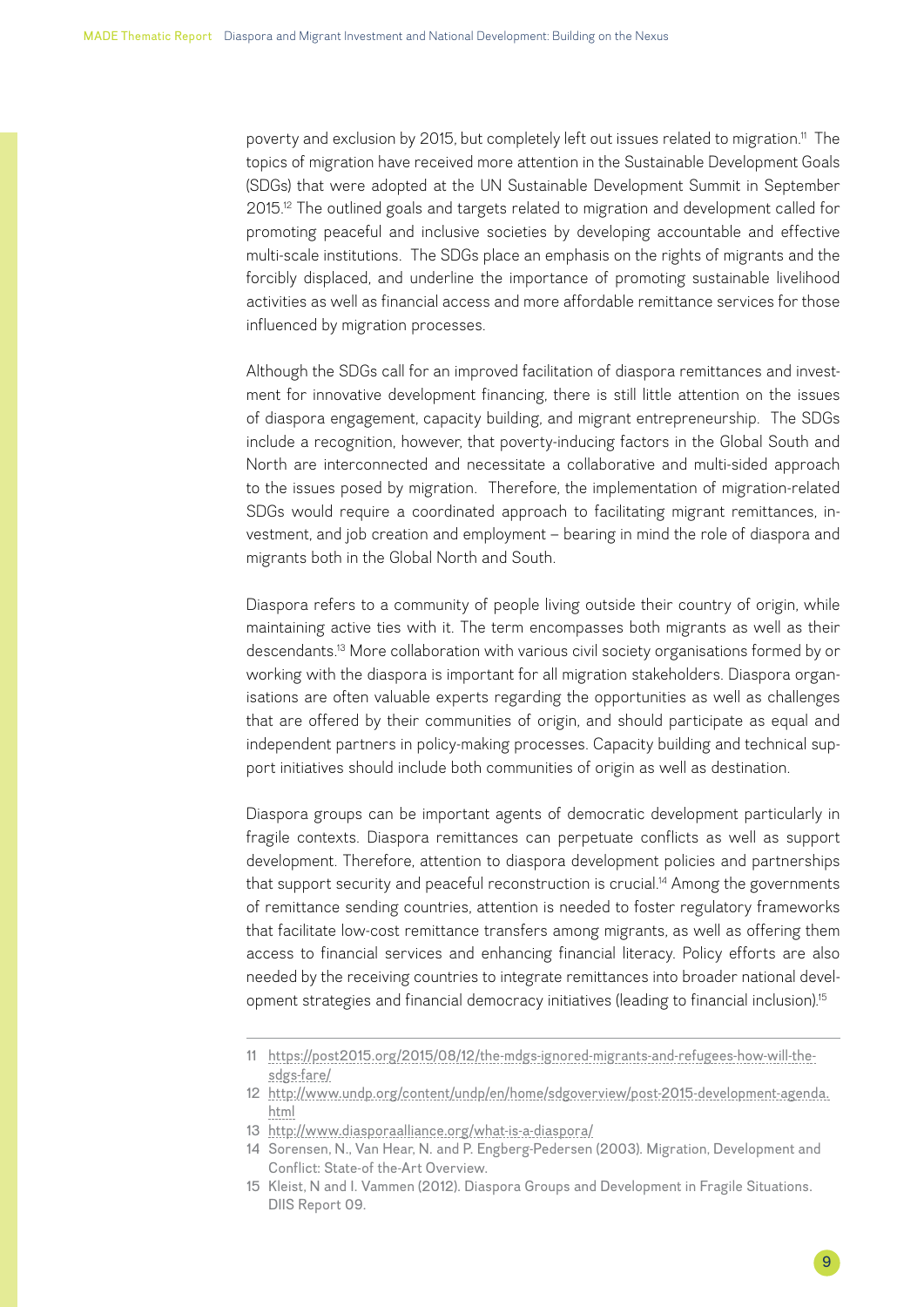The themes relevant for a broader engagement with the diaspora and migrants for development can be found in the Five Transformative Shifts, set out in the Sustainable Development Goals of the 2030 Agenda. The changes in the behaviour, practices, mindset, dealings, culture and policies which need to take place in the global society in order to attain the inclusive world include attention to sustainable development, job creation for economic growth, effective and transparent institutions, and new global partnerships. In the current era of growing mobility, it is increasingly important for countries to harness the skills and resources of diaspora and migrant investment and enterprise for national and global development.

Civil society organisations are particularly important stakeholders in the global diaspora engagement processes. There is a significant window of opportunity for diverse migration stakeholders to play a greater role in facilitating and accessing untapped skills and assets of diaspora and migrant investors. Until now, despite best efforts of diaspora and civil society advocacy groups, countries of origin and countries of residence have not harnessed the expected benefits of diaspora and migrant contributions at the levels envisioned. Civil society organisations and other key stakeholders working with governments can capitalise on the strong correlation between diaspora and migrant investments and economic development – recognizing that diasporas differ greatly and have varying potentials – as part of the new development agenda. This report will examine the pertinent issues of advancing diaspora and migrants' role in investment, enterprise and remitting, as well as job creation and productive employment. It will look at the role of remittances and identify and underline necessary policy actions for countries of origin and residence, and for civil society and policy makers alike.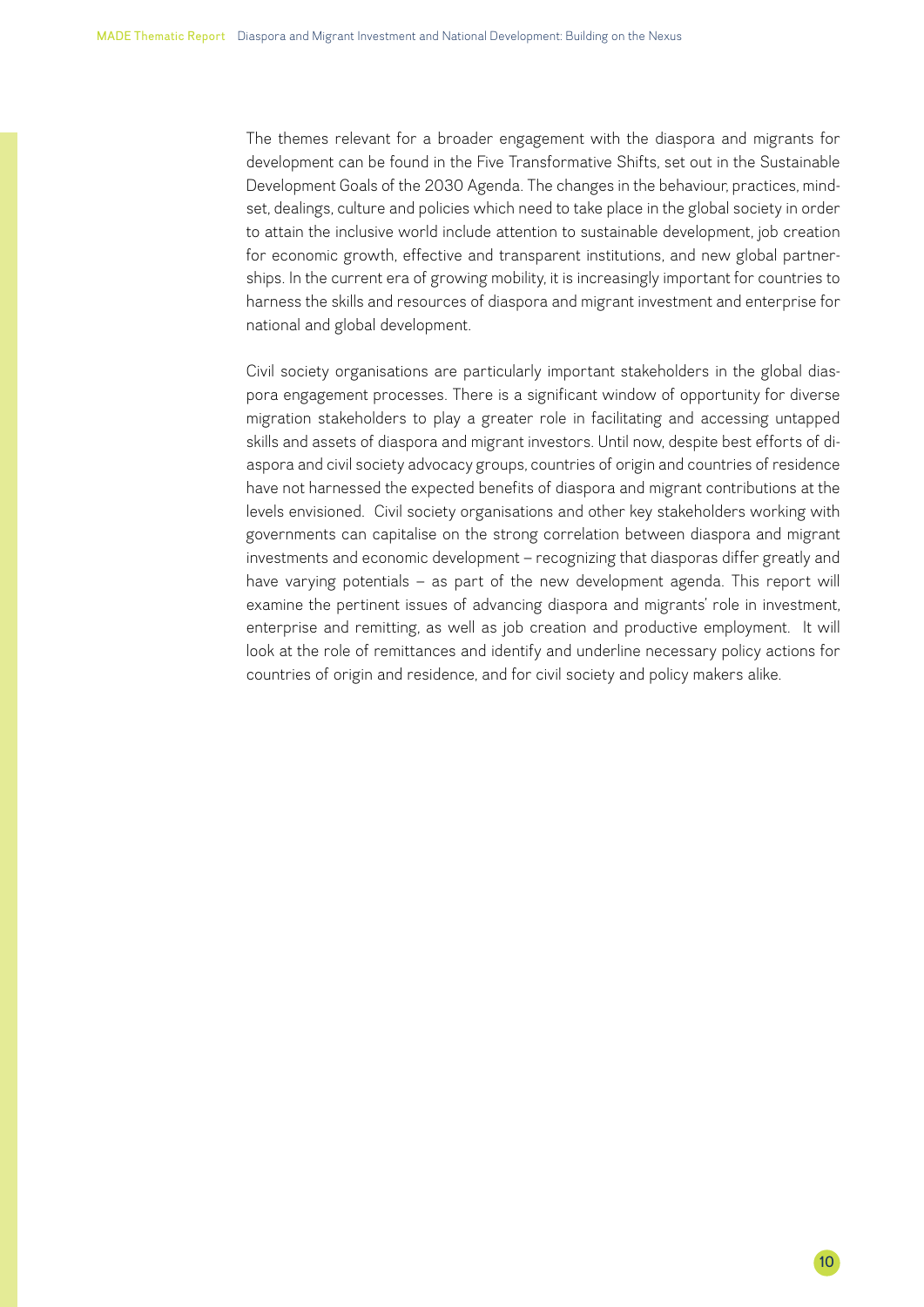## <span id="page-10-0"></span>**3.DIASPORA AND MIGRANTS' INVESTING: MOTIVATIONS AND POTENTIAL FOR DEVELOPMENT**

**CIVIL SOCIETY'S 5-YEAR 8-POINT ACTION PLAN Point 2:** Models and frameworks that facilitate the engagement of diaspora and migrant associations as entrepreneurs, social investors, policy advocates and partners in setting and achieving priorities for the full range of human development in countries of origin, heritage and destination.

While remittances have been seen as the preeminent contribution made by the diaspora and migrants to their countries of origin, investment and entrepreneurship remain a significant area for potential contribution to national development. The desire of diaspora and migrants to engage in investment and enterprise in countries of origin are based on a number of reasons including "emotional connections with countries of origin, a sense of duty, social networks, strength of Diaspora organisations," and can be directed by government to well needed areas.<sup>16</sup> As part of a sizeable transnational network with greater prospects and income earning potential, diasporas and migrants can contribute much more to economic development by investing in enterprises in countries of origin and residence. Similar to remittances, these investments can serve as a way to hedge against future economic downturns, change in their migrant status, as well as supplement incomes for families left behind.

Diaspora and migrants are also likely to invest in countries of origin as a way to diversify their investment portfolio as markets at home may appear more desirable than others. According to Kane and Moran (2014), diaspora capital investment is estimated to comprise 5 to 15 percent of the economic transfers to countries of origin. This is encouraging as diaspora and migrants maintain links with their countries of origin, transfer knowledge and skills, increase trade links, and build networks which are beneficial for national development, by setting up businesses and engaging in investment and entrepreneurial activities. These are just some of the ways in which diaspora and migrants are better placed to evaluate investment opportunities and have potential to positively impact development in countries of origin and residence through investment and enterprise.<sup>17</sup>

<sup>16</sup> Plaza, S. and D. Ratha (ed.) (2011). Diaspora for Development in Africa. Washington, DC: The World Bank.\

<sup>17</sup> Lucas 2001. Diaspora and Development: Highly Skilled Migrants from East Asia; Plaza & Ratha, 2011. Diaspora for Development in Africa.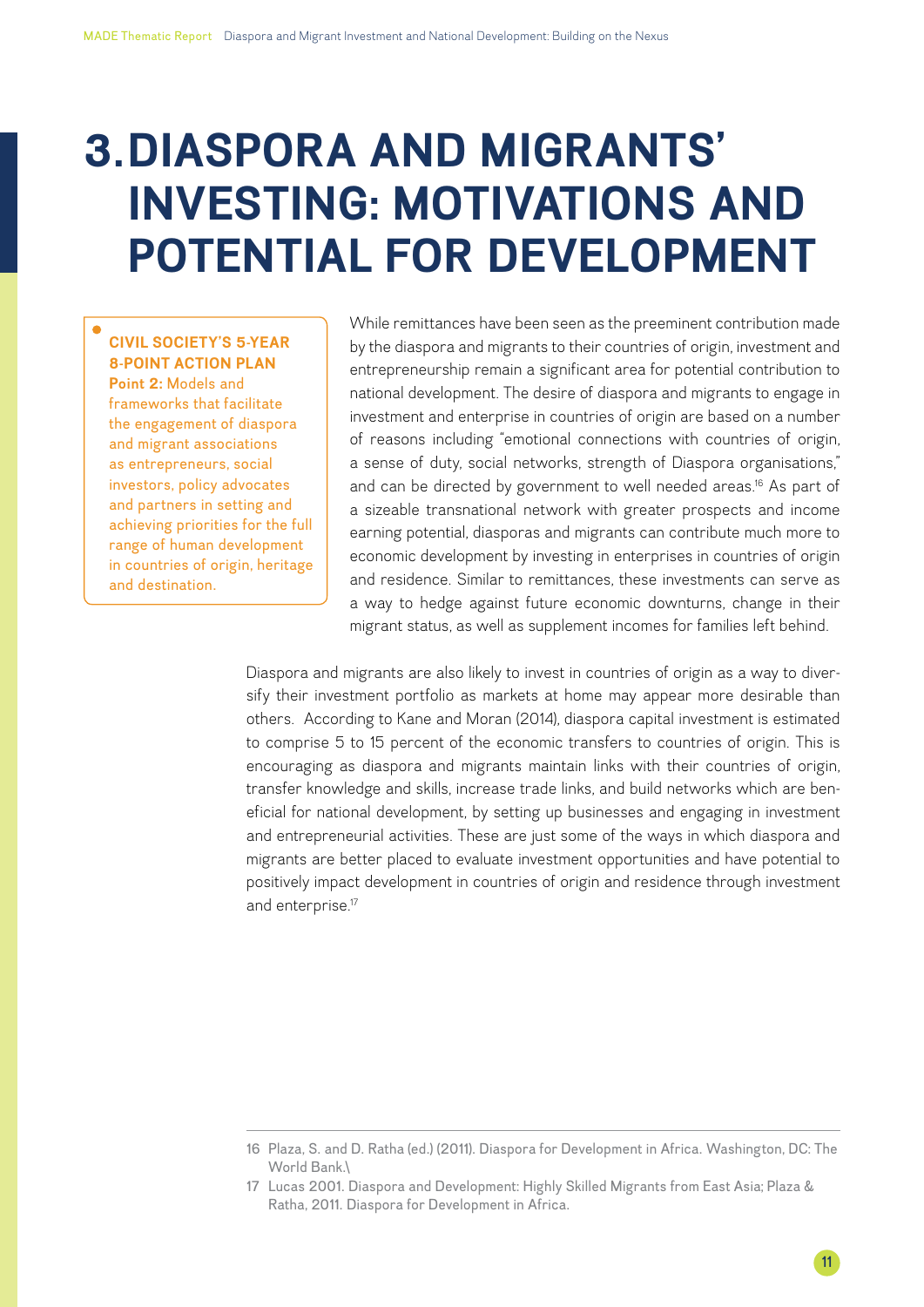Data on enterprises demonstrates that there is extensive expertise and competence in this area. In the USA, businesses owned by immigrants employ 1 in 10 American workers, and in 2011, 28 percent of all US companies started in that year were founded by immigrants and generated USD775 billion in revenue.18 In the UK, a study by the Centre for En-

> trepreneurs and DueDil<sup>19</sup> found that 500,000 migrant entrepreneurs from 155

In the USA, businesses owned by immigrants employ 1 in 10 American workers, and in 2011, 28 percent of all US companies started in that year were founded by immigrants and generated USD775 billion in revenue.

500,000 migrant entrepreneurs from 155 countries have launched businesses in the UK and are responsible for creating 14 percent of total jobs, or 1 in 7 of companies with a turnover between £1 million and £200 million.

countries have launched businesses in the UK and are responsible for creating 14 percent of total jobs, or 1 in 7 of companies with a turnover between £1 million and £200 million. It is estimated that the African diaspora saves USD53 billion annually, most of which is currently invested outside of Africa, and which could potentially be mobilized for development in Africa via instruments such as

diaspora bonds and other innovative financing mechanisms.<sup>20</sup> Diaspora bonds are debt security instruments issued by a country to its own diaspora and can provide an efficient source of external finance particularly to countries with diminished access to international capital markets.

It is estimated that the African diaspora saves USD53 billion annually, most of which is currently invested outside of Africa, and which could potentially be mobilized for development in Africa via instruments such as diaspora bonds and other innovative financing mechanisms.

According to a survey of the Caribbean diaspora, 40 percent of diaspora and migrants have invested in a start-up company, and of these investments, 57 percent were ventures based in the Caribbean.<sup>21</sup> These examples provide only an understanding of the potential and capacity of diaspora and migrant investment and enterprise. It can be extrapolated, however, that with such extensive entrepreneurial skills and expertise and a significant annual savings and investment potential, there is potential for diaspora and migrant contributions to make a significant impact in their countries of origin and residence. A significant gap still frequently exists between potential diaspora entrepreneurs and actual entrepreneurs. For example, a World Bank Report on Sierra Leone

<sup>18</sup> Partnership for a New American Economy, 2015

<sup>19</sup> [http://centreforentrepreneurs.org/cfe-releases/migrants-behind-one-in-seven-uk](http://centreforentrepreneurs.org/cfe-releases/migrants-behind-one-in-seven-uk-companies/)[companies/](http://centreforentrepreneurs.org/cfe-releases/migrants-behind-one-in-seven-uk-companies/)

<sup>20</sup> Ketkar, S. and D. Ratha, (2010). Diaspora Bonds: Tapping the Diaspora during Difficult Times. J. Intl Econ. Comm. Policy., 01(02): 251-263.

<sup>21</sup> Diaspora Investing: The Business and Investment Interests of the Caribbean Diaspora.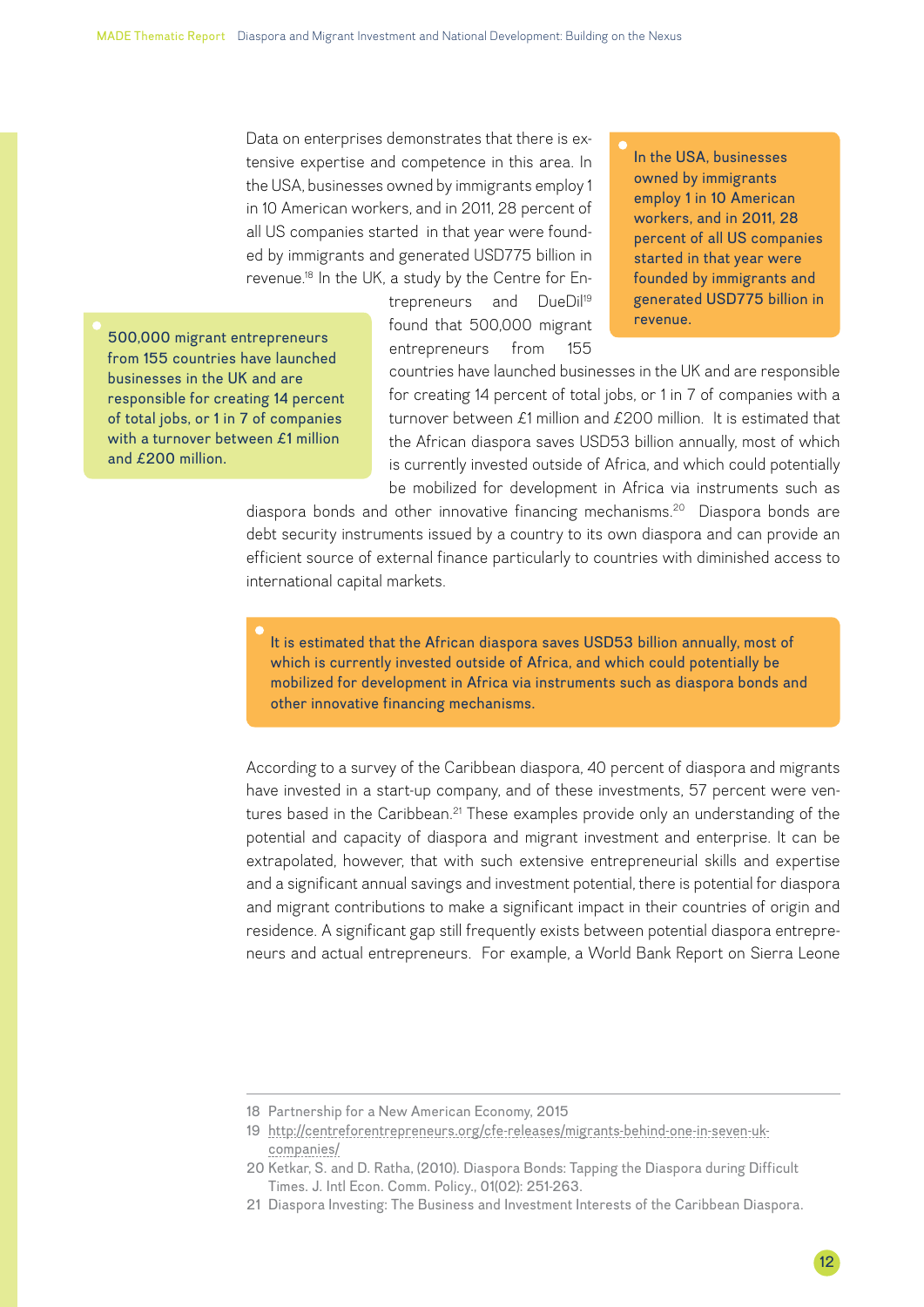Diaspora Investment and Trade Study (2015)<sup>22</sup> showed substantial disparities between current levels of diaspora investment - volunteerism, entrepreneurship, and portfolio investment - and diaspora investment interest. Almost a quarter (23.8%) of respondents had made a real estate purchase for personal use in Sierra Leone compared to the 70.8% that indicated an interest in doing so; 45% to 63% showed interest in investment compared to 1% to 6% actual investment in bonds, equity, social impact and microenterprises.

The link between diaspora and migrant investment and national development has become a topical issue for countries keen on reaping the benefits in tangible ways.23 With less than adequate data available, diaspora and migrant investment must be seen as a new and emerging field, with potential to contribute significantly to development in both countries of origin and residence. These benefits can have a positive impact on overall national development and include knowledge and skills, superior technology, improved business practices and financial capital of the emerging markets. In recent years, governments and civil society organisations have been coalescing towards this positive impact, reflected in civil society's call in Point 2 of the 5 year 8 point Action Plan for "better models and frameworks that facilitate the engagement of diaspora and migrant associations as entrepreneurs, social investors, policy advocates and partners in setting and achieving priorities for the full range of human development in countries of origin, heritage and destination".24

<sup>22</sup> [http://documents.worldbank.org/curated/en/833001468189871473/pdf/99768-BRI-](http://documents.worldbank.org/curated/en/833001468189871473/pdf/99768-BRI-PUBLIC-Box393209B-9392-Executive-Summary.pdf)[PUBLIC-Box393209B-9392-Executive-Summary.pdf](http://documents.worldbank.org/curated/en/833001468189871473/pdf/99768-BRI-PUBLIC-Box393209B-9392-Executive-Summary.pdf)

<sup>23</sup> Plaza, S. and D. Ratha (ed.) (2011). Diaspora for Development in Africa. Washington, DC: The World Bank.

<sup>24</sup> [http://madenetwork.org/sites/default/files/PDF/2013\\_5year\\_8point\\_Plan%20of%20Action.pdf](http://madenetwork.org/sites/default/files/PDF/2013_5year_8point_Plan%20of%20Action.pdf)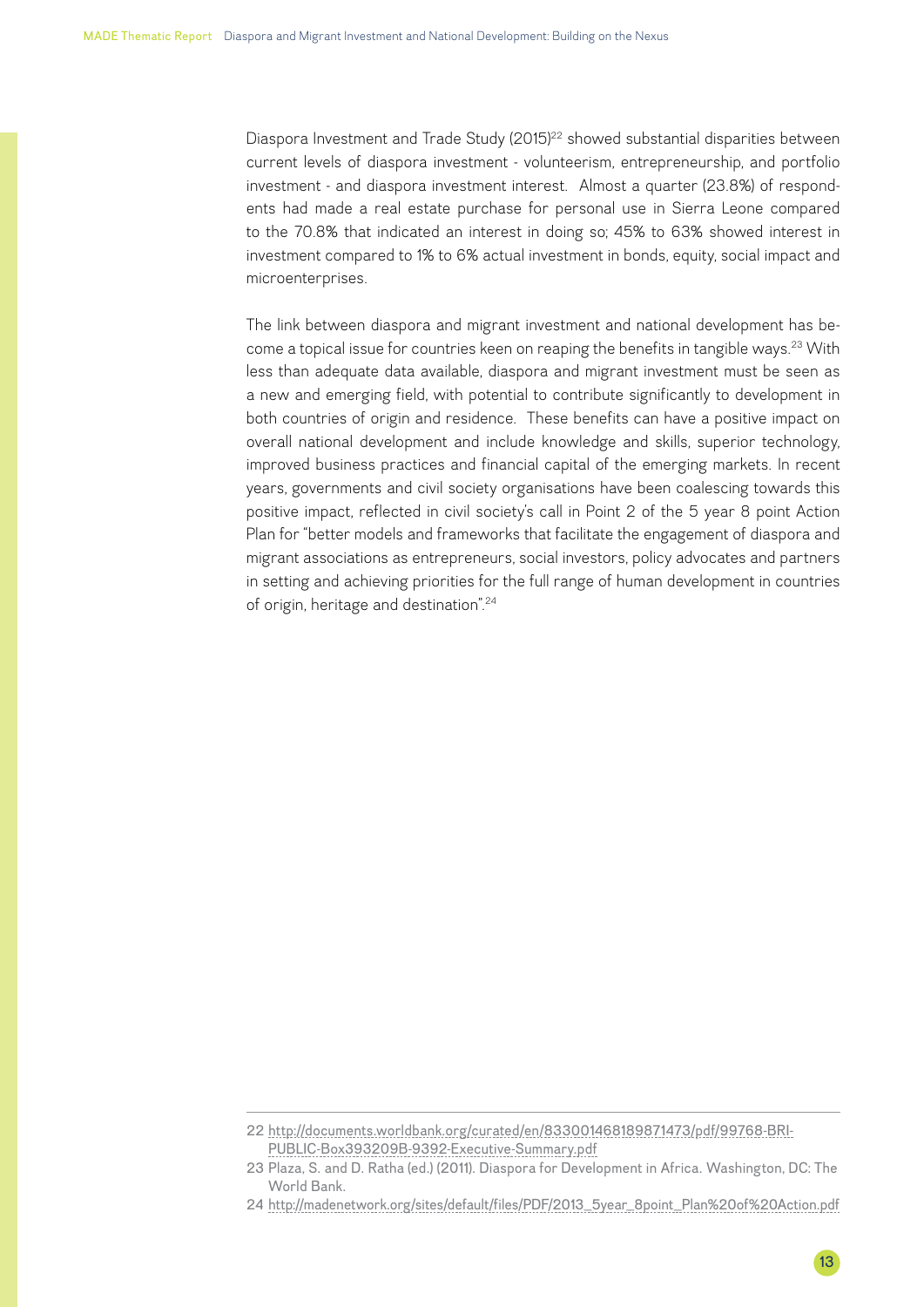## <span id="page-13-0"></span>**4.ENGAGING DIASPORA INVESTMENT AND ENTERPRISE: BEST PRACTICES**

#### **CIVIL SOCIETY'S 5-YEAR 8-POINT ACTION PLAN**

**Point 2:** Models and frameworks that facilitate the engagement of diaspora and migrant associations as entrepreneurs, social investors, policy advocates and partners in setting and achieving priorities for the full range of human development in countries of origin, heritage and destination.

While there is no cohesive global policy framework for engaging diaspora and migrant investment and enterprise, there are some key initiatives that are worth mentioning.

In the United Kingdom, the Common Ground Initiative (CGI), co-funded by Comic Relief and UK Aid and managed by Comic Relief, supports African development through U.K.-based diaspora organisations and supports the diaspora and migrants in trade and enterprise. AFFORD, through its business centre (ABC, also a beneficiary of CGI) in Sierra Leone, supports fast-growth small and medium-sized enterprises that have the ability to create jobs locally. The programme provides facilities, administrative and operational support, accredited business and management training, and supports diaspora and migrants'

investment, business outreach, and networking.25 More recently, in September, Comic Relief, through its CGI programme has provided £4.7million to five delivery partners, including AFFORD, to help maximize the impact of investment and champion women and girls' rights by UK African communities in Africa.<sup>26</sup>

Deutsche Gesellschaft für Internationale Zusammenarbeit (GIZ)<sup>27</sup> through its Centre for International Migration (CIM)28 provides business skills support to diaspora and migrant organisations and local partners. It supports the German-Moroccan Competencies Network (Deutsch-Marrokanisches Kompetenznetzwerk, DMK)29 which brings together an interdisciplinary network of 460 highly-skilled Moroccan experts and German residents of Moroccan descent to promote the transfer of technology, knowledge and capital to Morocco, and help the integration of Moroccan immigrants into Germany.

- 27 <https://www.giz.de/en/html/index.html>
- 28 <https://inomics.com/cim-centre-international-migration-and-development>
- 29 <http://www.dmk-online.org/>

<sup>25</sup> ABC CGI grant ended in October 2016.

<sup>26</sup> [http://www.comicrelief.com/news/comic-relief-announce-new-delivery-partners-common](http://www.comicrelief.com/news/comic-relief-announce-new-delivery-partners-common-ground-initiative)[ground-initiative](http://www.comicrelief.com/news/comic-relief-announce-new-delivery-partners-common-ground-initiative)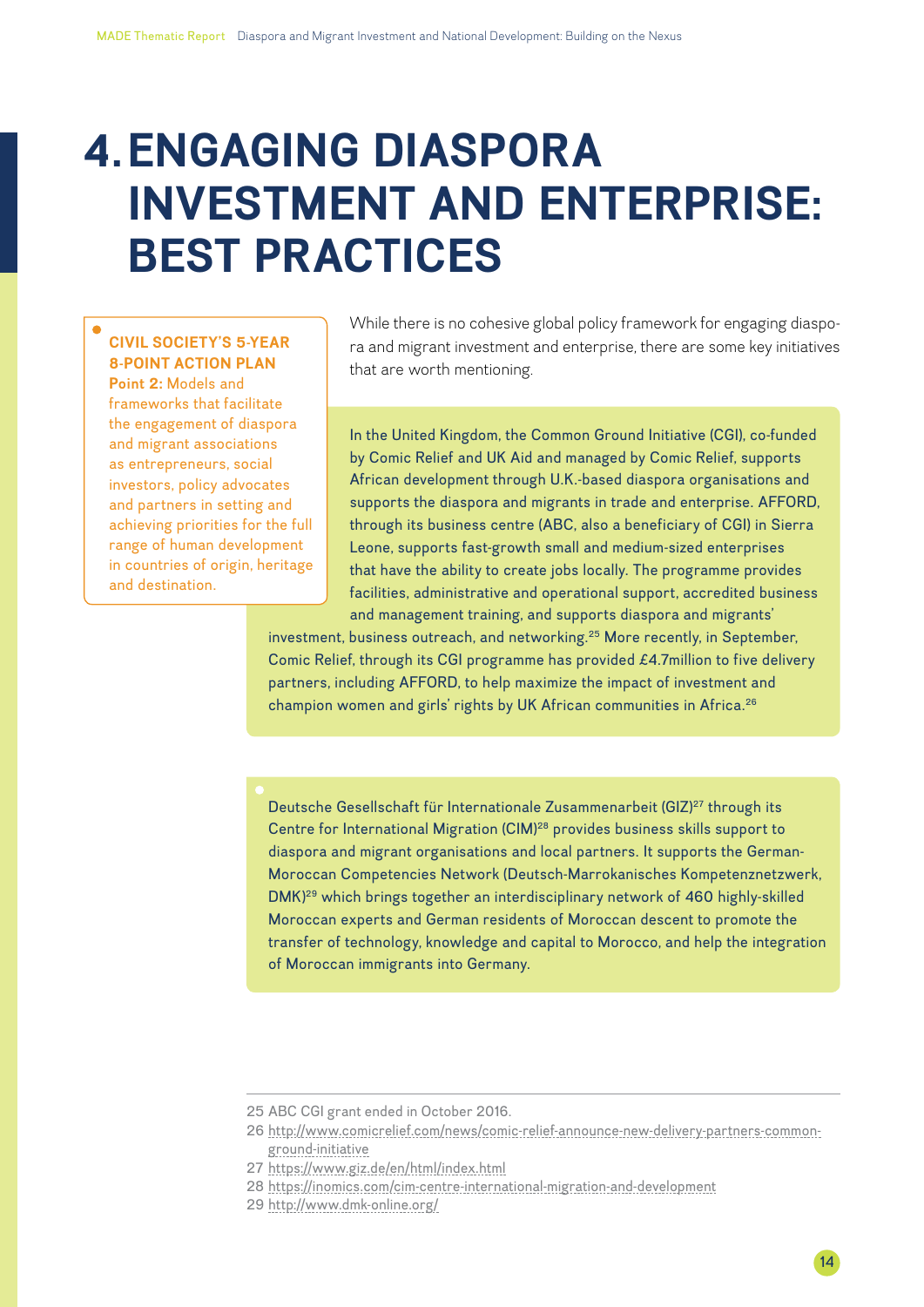Similarly, the Calvert Foundation<sup>30</sup> operates International Diaspora Engagement Alliance (IdEA)<sup>31</sup>, a United States based non-partisan programme promoting diaspora-centred initiatives in investment and entrepreneurship, philanthropy, volunteerism, and innovation in countries and regions of diaspora origin. Calvert Foundation harnesses investment from individual and institutional investors, including the diaspora, providing an accessible financial product for impact investors. Through its proprietary platform vested.org, the diaspora can make investments starting from as little as USD20 – current initiatives through vested. org are focused on India and Latin America.<sup>32</sup> Its India Investment Initiative was created in response to the demonstrated need for funding to grow and scale small businesses in India, as well as the Indian diaspora's desire to contribute to development in India.

At the national level, countries such as the Philippines, India, and Mexico have excelled in facilitating diaspora productive engagement in a number of areas.

The government of the Philippines has established a one-stop online portal for diaspora engagement - BaLinkBayan<sup>33</sup>, which offers information on investments, businesses and products. The Philippines also have formulated a structured international approach to diaspora investment and entrepreneurship **–** the [PinoyWise Filipino](http://www.pinoywiseinternational.org/)<sup>34</sup> scheme which supports Filipinos overseas to start enterprises in the Philippines, save, or invest.

Additionally, the Overseas Filipinos Diaspora Remittance for Development (OFsReD) Project: Building a Future Back Home is a project spearheaded by the United Nations Development Program (UNDP), with the aim to harness the potential of overseas remittances for poverty reduction and consequently, local economic development.35

31 <http://www.diasporaalliance.org/>

IdEA has moved to the Secretary's Office of Global Partnerships at the US Dept of State.

<sup>30</sup> <http://www.calvertfoundation.org/>

<sup>32</sup> <http://www.diasporaalliance.org/calvert-foundations-diaspora-investment-initiatives/>

<sup>33</sup> <http://www.balinkbayan.gov.ph/>

<sup>34</sup> <http://www.pinoywiseinternational.org/>

<sup>35</sup> [http://www.cfo.gov.ph/news/from-overseas-filipinos/822-overseas-filipinos-remittances-for](http://www.cfo.gov.ph/news/from-overseas-filipinos/822-overseas-filipinos-remittances-for-development-ofs-red.html)[development-ofs-red.html](http://www.cfo.gov.ph/news/from-overseas-filipinos/822-overseas-filipinos-remittances-for-development-ofs-red.html)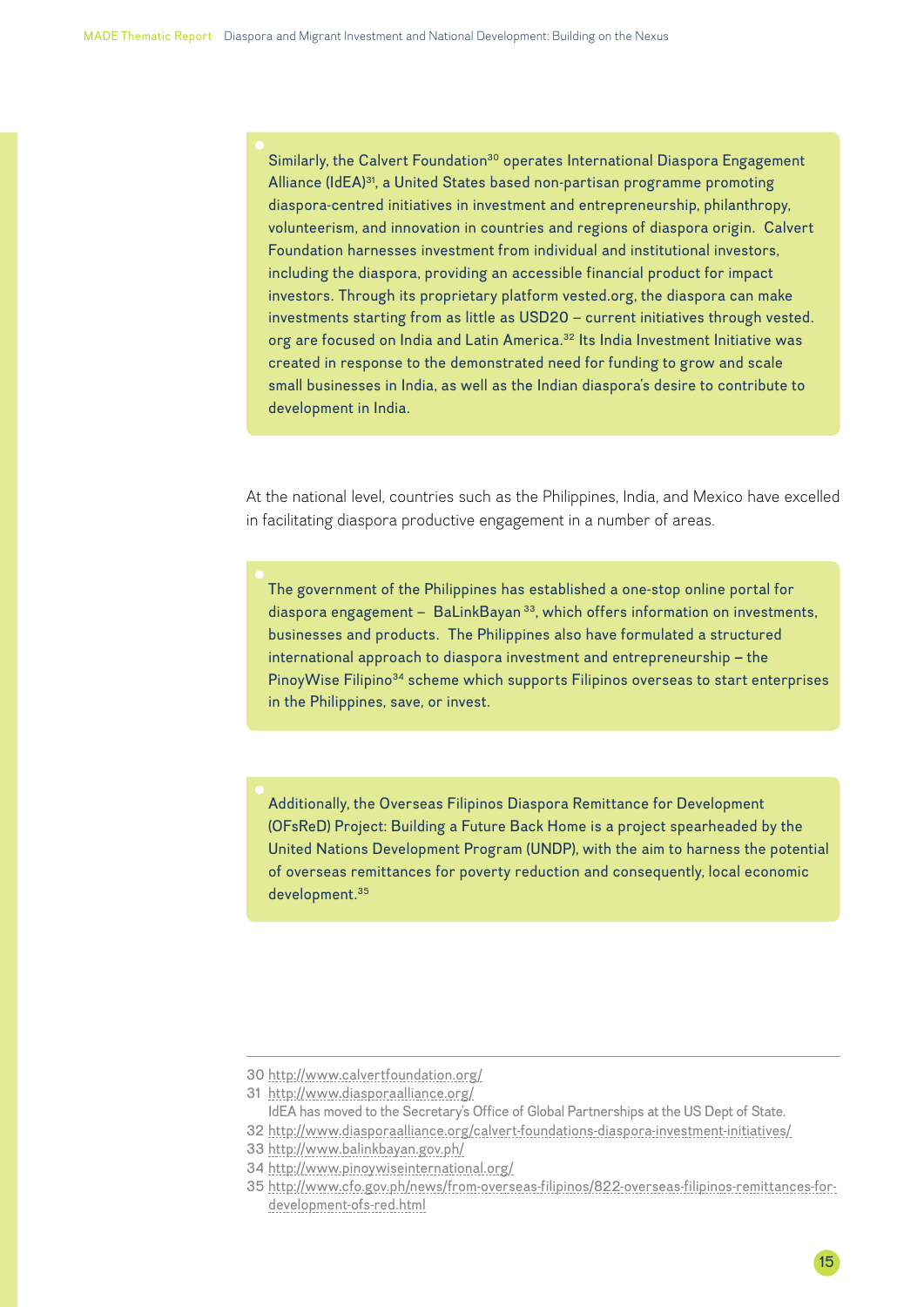Mexico has a matching migrants' donations scheme Tres por Uno (Three for One)36 which has brought in more than USD300 million since 2002. As of 2010, the programme operated in 28 of the 31 states in Mexico, financing thousands of projects.

These are only a few examples of successful initiatives harnessing diaspora investment to complement development assistance programmes in both migrants' countries of origin and residence. These examples also underscore the developmental impact that can be achieved through innovative diaspora investment opportunities. Novel public-private partnerships, targeted policy interventions and institutional support can make diaspora and migrant investment and entrepreneurial activities sustainable and maximise the benefits for countries of origin and residence.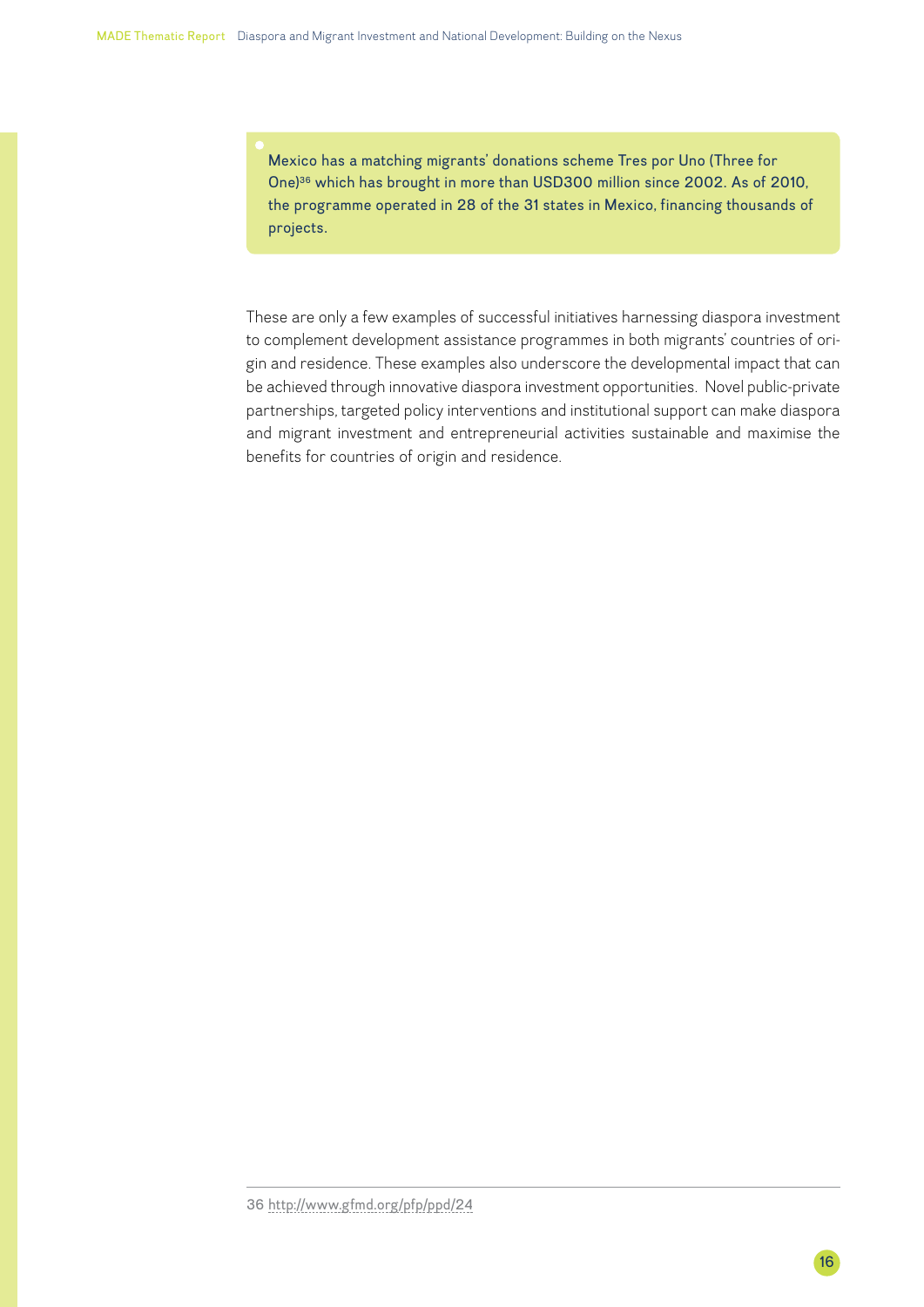#### **EXCERPT FROM 'COMMISSION ON FILIPINOS OVERSEAS POLICY BRIEF: ENGAGING DIASPORAS IN PHILIPPINE DEVELOPMENT'**

*Building a Future Back Home – the Overseas Filipinos Diaspora Remittance for Development (OFsRED) Project in 2011, CFO together with the National Economic and Development Authority (NEDA), partnered with the provincial government of Ilocos Norte and implemented the Overseas Filipinos Diaspora Remittance for Development (OFsRED) Project: Building a Future Back Home10. A project spearheaded by the United Nations Development Program (UNDP), the OFsRED Project aims to harness the potential of overseas remittances for poverty reduction and consequently, local economic development. Specifically, it endeavors to support policies that transform overseas remittances for development, savings and investments, and build up viable collective remittance fund. The project was piloted in the province of Ilocos Norte found in the northern region of the Philippines and one of the top origin provinces of Filipino migrants.* 

*At present, a Collective Remittance Fund had been setup to finance the credit needs of new or existing migrant-owned enterprises in the area. The fund came about when the provincial government of Ilocos Norte, the Western Union Foundation and the Cooperative Bank of Ilocos Norte, which is also the depository bank, pooled in PhP 1 million (approx. USD21,400) each to jumpstart the fund. The fund is loaned to former or active overseas Filipino or their dependents with new or existing income generating enterprises. As of June 2016, the pooled fund has financed 68 enterprises through 120 loan releases. Most of the borrowers are women whose entrepreneurship generated local employment, sustained and increased family income and contributed to local economic development.* 

*The high repayment rate and the continuing success and expansion of the SMEs engaged in the project served as the impetus for the Cooperative Bank to add another PhP 10 million (approx. USD214,000) to the fund. The publicprivate partnership that underpins the work of OFsRED is already proof of the power that engaging non-traditional actors in development and leveraging their unique capacities can yield. OFsRED expands the development paradigm by not only attempting to harness the potential of remittances, but by recognizing the important role played by local governments.*<sup>37</sup>

<sup>37</sup> [http://www.migration4development.org/en/resources/library/commission-filipinos-overseas](http://www.migration4development.org/en/resources/library/commission-filipinos-overseas-policy-brief-engaging-diasporas-philippine-0)[policy-brief-engaging-diasporas-philippine-0](http://www.migration4development.org/en/resources/library/commission-filipinos-overseas-policy-brief-engaging-diasporas-philippine-0)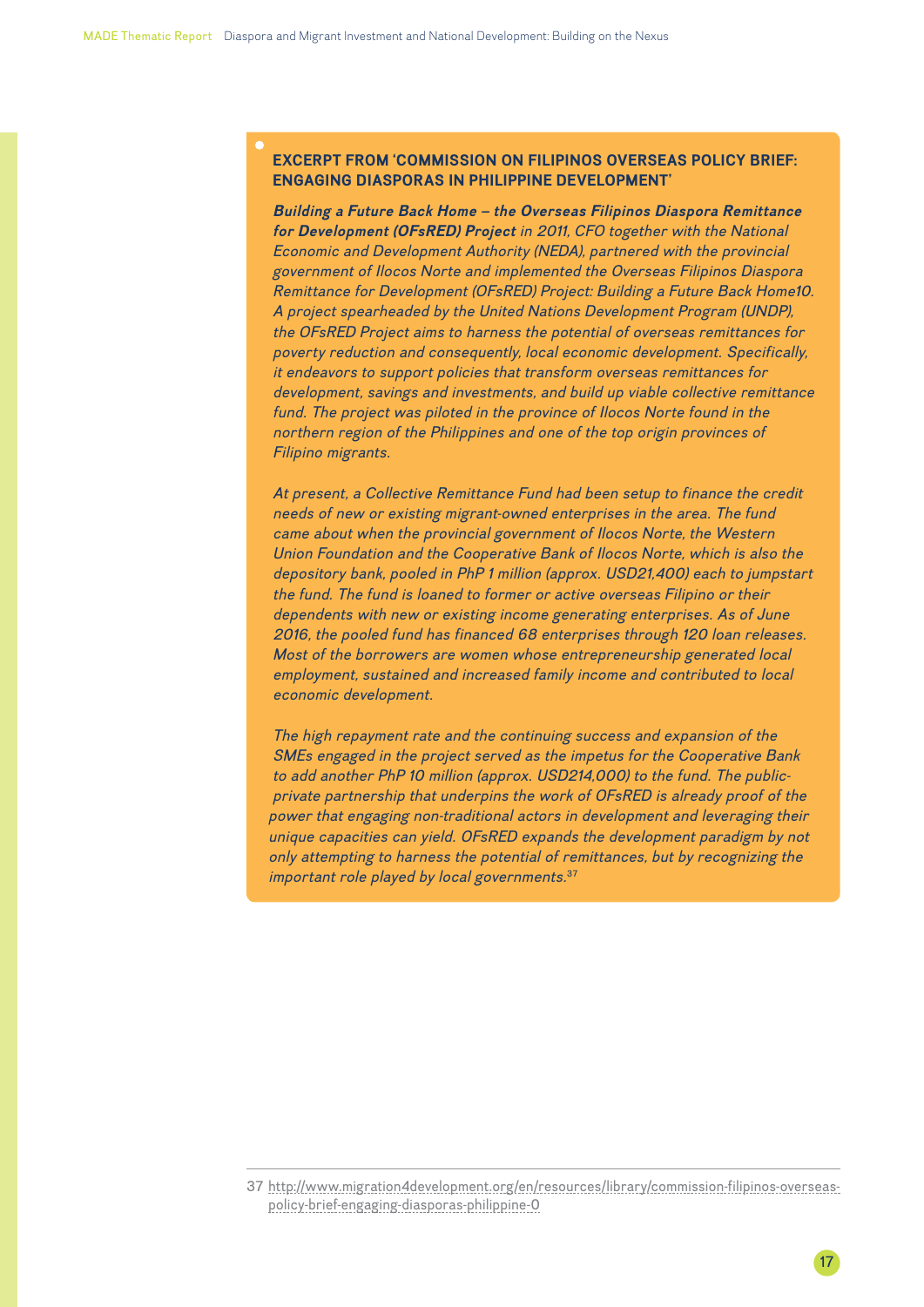### <span id="page-17-0"></span>**5.CREATING AN ENABLING ENVIRONMENT FOR DIASPORA PRODUCTIVE ENGAGEMENT**

**CIVIL SOCIETY'S 5-YEAR 8-POINT ACTION PLAN Point 2:** Models and frameworks that facilitate the engagement of diaspora and migrant associations as entrepreneurs, social investors, policy advocates and partners in setting and achieving priorities for the full range of human development in countries of origin, heritage and destination.

The task of maximising the cultural, social, and financial capital of diaspora and migrant enterprise still often faces significant constraints. That is demonstrated by the huge gap between interested and actual diaspora investors and entrepreneurs. According to one survey, 77 percent of African migrants would be willing to contribute to development and many are interested in setting up businesses.<sup>38</sup> Turning investment interest into investment action requires strong public-private partnerships that engage the diaspora, adequate access to finance and capital, business training and skills development, as well as regulatory and policy interventions on national and transnational levels.

Two key challenges for diaspora entrepreneurs are access to capital and technical support. Innovative financing schemes targeted at diaspora and migrant enterprises often emerge as a result of novel public-pri-

vate partnerships. There is a need to diversify investment instruments and financial products that harness diaspora capital, including crowd-funding for private and social impact projects, government and municipality bonds, impact investment bonds, and diaspora direct investment. Business training, skills development, and capacity building are also central to the success of diaspora entrepreneurs. AFFORD's own experience has shown that providing financial support is often not adequate in the absence of tailored capacity building. Effective business facilitation can be achieved by replicating local best practices or avoiding the pitfalls of globally shared lessons.

National governments can make a significant impact in stimulating the growth of diaspora enterprise and investment. Some of these include incentives such as tax breaks (sector specific or otherwise), business training, conducive policy environment for diaspora investment, stable exchange rates, facilitation of funds transfer from overseas, and shipping waivers for capital equipment and raw material. Interventions ensuring a safe and secure environment through national investment in infrastructure, health, education, and conflict resolution are equally important.

<sup>38</sup> Mohapatra, S. and D. Ratha (2011). Remittance Markets in Africa. Washington DC: The World Bank; Plaza, S. and D. Ratha (ed.) (2011). *Diaspora for Development in Africa*. Washington, DC: The World Bank.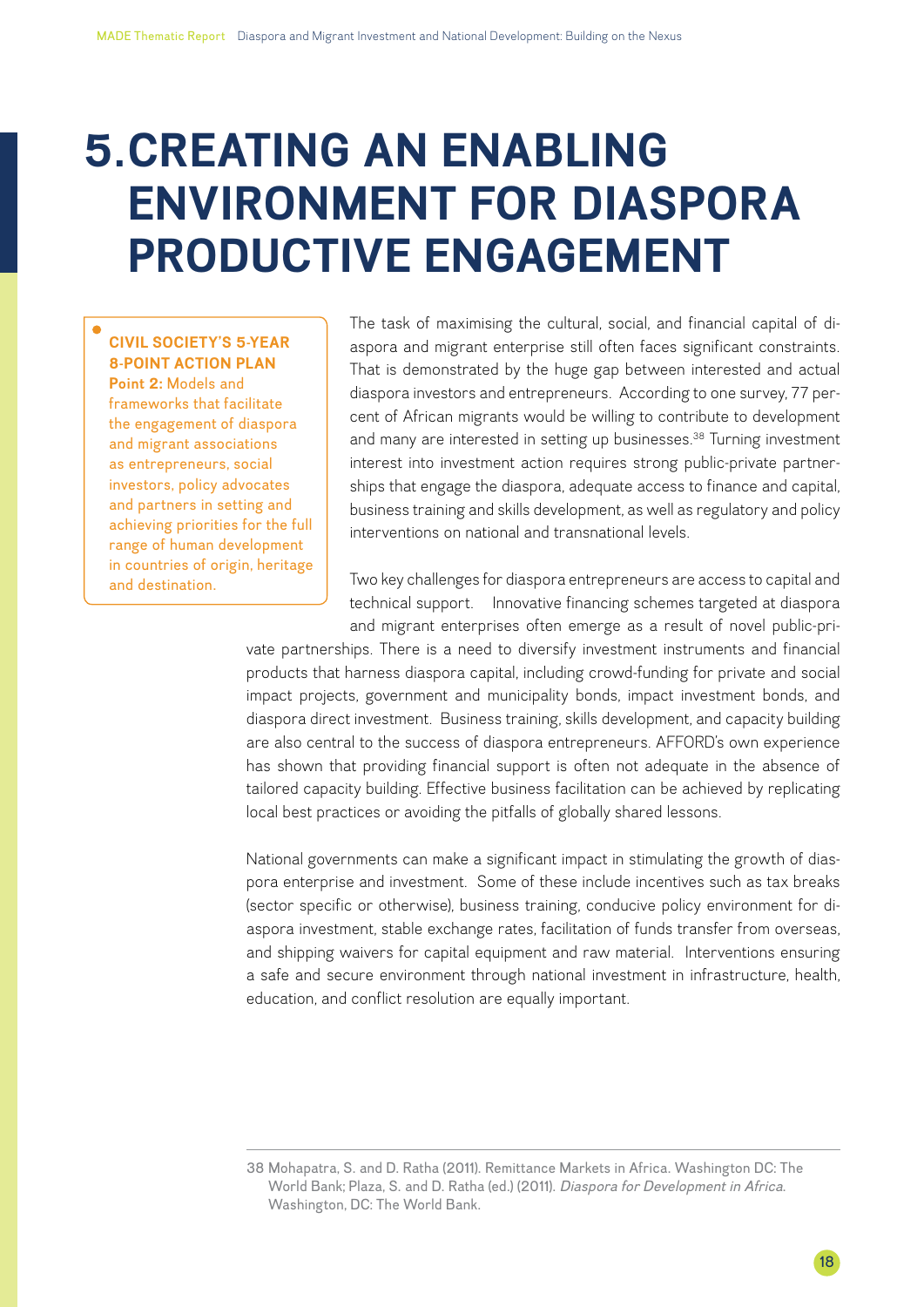All development stakeholders, including civil society organisations, the private sector, national governments, and international development organisations should make coordinated efforts to facilitate diaspora productive engagement and enterprise. The members of the diaspora have acquired a significant capital of ideas, skills, networks, and economic resources in their countries of residence and can make considerable contributions to the development of their countries of origin.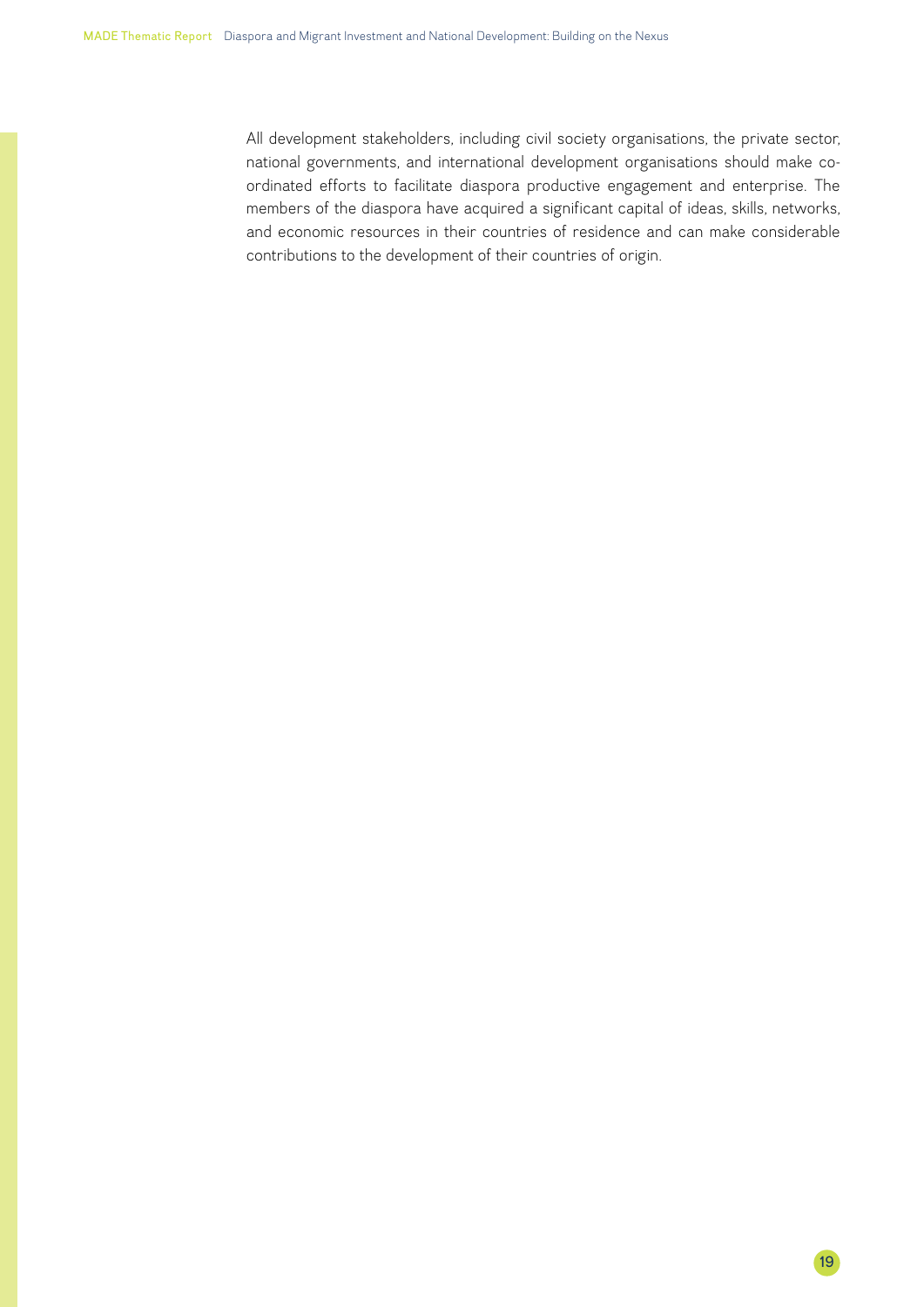# <span id="page-19-0"></span>**6.DIASPORA AND MIGRANT REMITTANCES AND DEVELOPMENT**

#### **CIVIL SOCIETY'S 5-YEAR 8-POINT ACTION PLAN**

**Point 2:** Models and frameworks that facilitate the engagement of diaspora and migrant associations as entrepreneurs, social investors, policy advocates and partners in setting and achieving priorities for the full range of human development in countries of origin, heritage and destination.

Hundreds of billions of dollars are transferred around the world annually through remittances, meaning transfers of money or other goods by migrants to family members or others in their countries of origin. By diversifying local livelihoods and spreading risk, migrant remittances contribute to poverty alleviation. In many developing countries, aggregated remittances far exceed combined foreign direct investment and official aid. Because of the personal family ties between remittance senders and receivers, these flows are often more consistent than other capital flows. Remittances are instrumental for rebuilding family ties and connections between individuals in the contexts of rapidly increasing migration and displacement. Remittances provide immediate help to the poor, especially in times of economic shocks and shift from consumption to venture capital funding where the informal sector exceeds

In many developing countries, aggregated remittances far exceed combined foreign direct investment and official aid.

Given the many different ways to remit, it has become increasingly difficult to estimate the total sum that goes into investments but enough empirical evidence suggests that sizeable investments are being made thanks to remittances.

46% of GDP, particularly when coming from less-educated migrants (based on an analysis of 48 developing countries, from 2001-2009).<sup>39</sup> Given the many different ways to remit, it has become increasingly difficult to estimate the total sum that goes into investments but enough empirical evidence suggests that sizeable investments are being made thanks to remittances. Despite their centrality to local livelihoods and development, remittance transfers in many parts of the world remain hampered by high transfer costs and poor institutional environment. Harnessing remittances for the development of the receiving communities and countries also continues to pose challenges.

Remittance transfers to the poorest areas in the world often tend to be the costliest. As of 2014, the global cost of sending USD200 averaged at around 8% of the sum sent, whereas the costs of sending remittances to Africa remained close to almost 12%.<sup>40</sup> The world's most expensive remittance corridors are located in Africa. The United Nation's Sustainable Development Goals pay special attention to facilitating less costly and more effective remittance transfer institutions, calling for a reduction of the mi-

<sup>39</sup> Martinez, C., Cummings, M. E., & Vaaler, P. M. (2015). Economic informality and the venture funding impact of migrant remittances to developing countries. Journal of Business Venturing, 30(4), 526-545.

<sup>40</sup> The World Bank. *Remittance Prices Worldwide,* Issue 10, June 2014.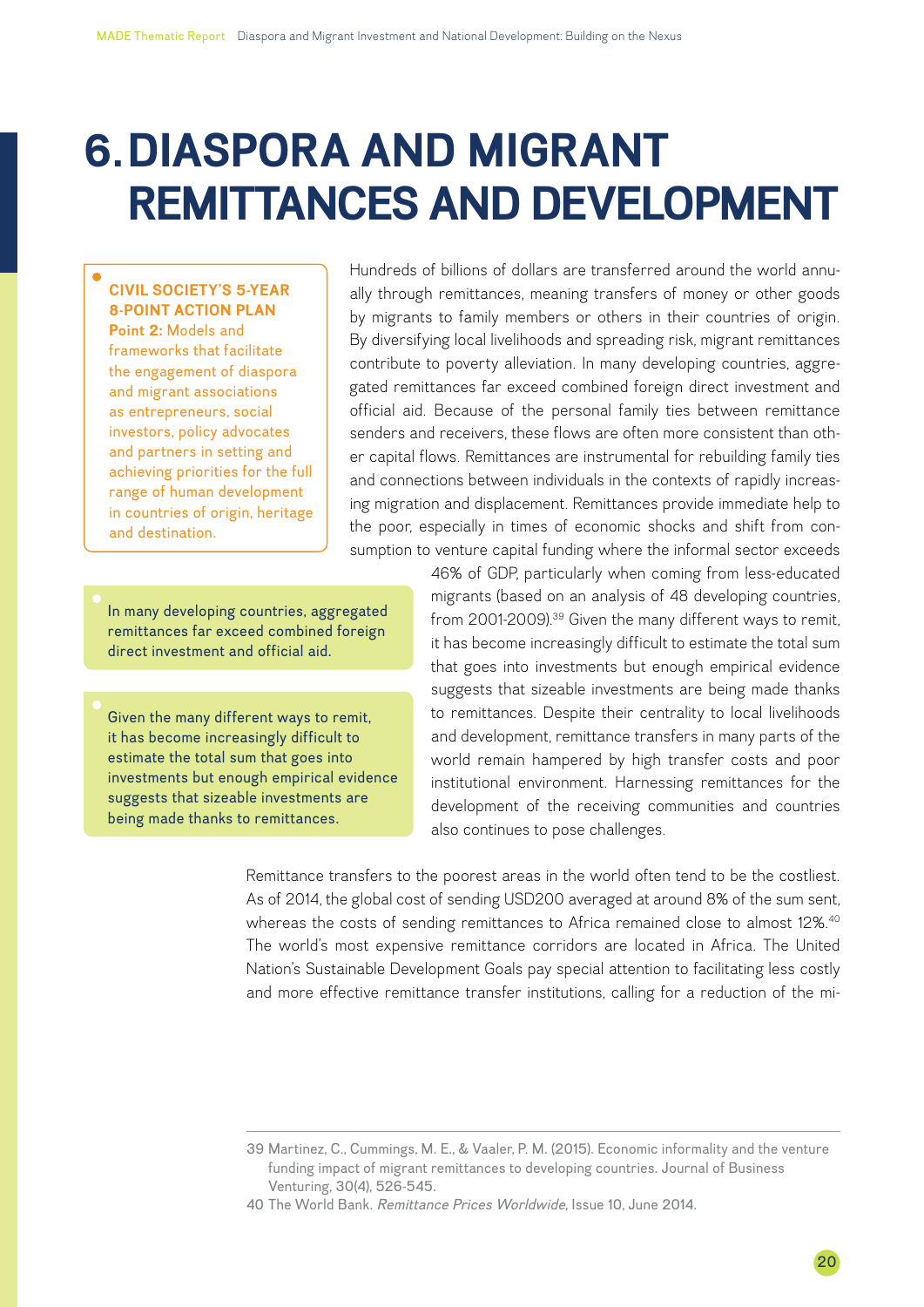grant remittances transaction costs to less than 3 percent by 2030, and eliminating remittance corridors where transfer costs are higher than 5 percent. The World Bank estimates that USD100 billion in migrant savings could be raised annually by developing countries by reducing remittance costs...<sup>41</sup> This could mean that the Global South in particular has potential to increase remittances through transfer cost reduction and in effect increase the percentage that goes to investment.

The ongoing global migration crisis has created additional challenges to remittance transfers and harnessing remittances for national development. Displaced people in refugee settlements

#### **REMITTANCE TRANSFERS TO THE POOREST AREAS IN THE WORLD OFTEN TEND TO BE THE COSTLIEST.** The World Bank estimates that USD100 billion in migrant savings could be raised annually by developing countries by reducing remittance costs… This could mean that the Global South in particular has potential to increase remittances through transfer cost reduction and in effect increase the percentage that goes to investment.

often vitally depend on money transfers from home. Once settled in their countries of destination, refugee communities can generate substantial remittance flows that support their families at home and facilitate rehabilitation of their countries of origin, thus reducing further refugee flows. Because of ill-conceived regulations and policies, remittance transfers to fragile countries are among the costliest and most difficult. The recent 'de-risking' initiatives have marginalized many money transfer operators and correspondent banks predominantly from conflict-affected states, pushing remittance flows further underground. The prevailing informality of these remittance flows reinforces a potential for criminal abuse and terrorism. There is an urgent need to reconsider remittance transfer regulations to fragile states and foster competition among financial institutions providing remittance services. Regulatory efforts should consider contextually differentiated and culturally sensitive approaches to existing remittance systems. Attention should be given to promoting anti-money-laundering and know-your customer (AML/KYC) guidelines and procedures that take into account the peculiarities of local remittance transfers and their institutional environments. Systematic attempts to improve regulatory and institutional dimensions of remittance transfers and diaspora capacity building for individual and collective contributions to their homelands should be an integral part of coping strategies with the global refugee crisis.<sup>42</sup>

Attention should also be paid to alternative digital and mobile remittance systems as these have often proven more efficient in the contexts of instability and chronic violence. In many developing areas, mobile money services are most frequently used to

<sup>41</sup> http://www.worldbank.org/en/news/press-release/2015/04/13/remittances-growth-to-slowsharply-in-2015-as-europe-and-russia-stay-weak-pick-up-expected-next-year

<sup>42</sup> Rodima-Taylor, D. (ed.) (2013). Remittance Flows to Post-Conflict States: Perspectives on Human Security and Development. Boston University Task Force Report.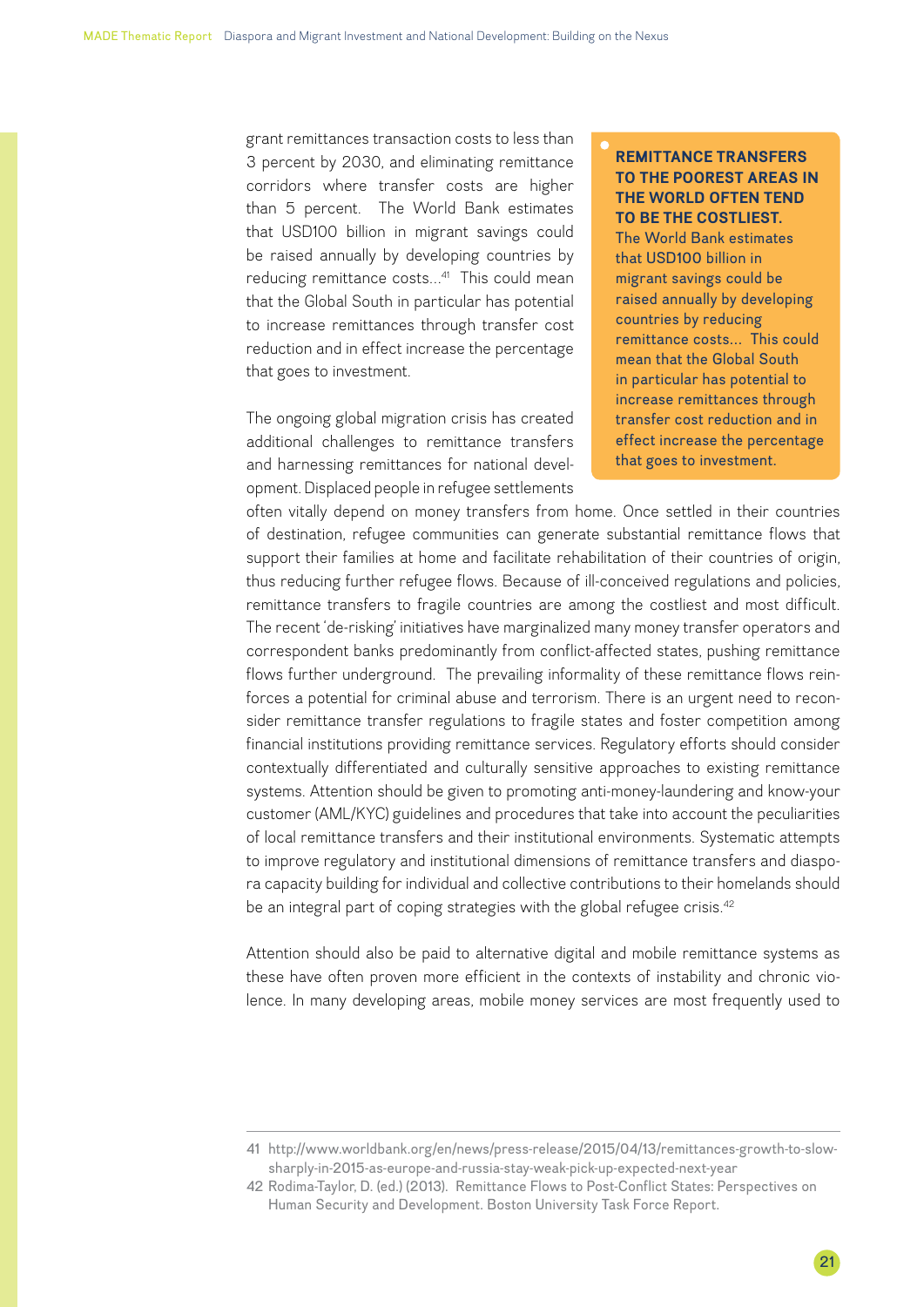send or receive person-to-person remittances and offer convenient financial access for the unbanked. Building upon existing remittance systems and encouraging local initiative rather than seeking to import formal financial institutions is relevant in contexts where basic financial and legal infrastructures are severely lacking and large parts of populations are displaced. To promote financial democracy through remittance institutions, new partnerships should be sought with a broad array of civil society actors and organisations.

Migrant remittances can function as pathways to broader financial inclusion. The act of sending or receiving remittances can constitute a first step of non-banked individuals and households towards an entry into formal financial systems. Remittance transfers facilitate durable links between formal and informal sectors and build on local coping mechanisms and entrepreneurship. Connections of remittance services to other financial products such as savings, credit, and micro-insurance instruments need to be explored more systematically. Attention to sustainable institution-building should therefore be an integral part of facilitating migrant remittances for development.<sup>43</sup> Migrant remittances increasingly constitute an adaptive mechanism to multiple, simultaneously occurring social and environmental crises. The focus should be on the role of remittances in building resilience of remittance senders and receivers through attention to individual and community empowerment, and working with a broad range of institutions on multiple scales.

Discussions and initiatives on diaspora entrepreneurship are increasingly being discussed in relation to remittance initiatives. AFFORD-UK is currently engaged in important initiatives aimed at facilitating diaspora remittances and investment for development. It delivers the Diaspora Finance and Investment Programme of the Common Ground Initiative (CGI)<sup>44</sup> that aims to diversify and strengthen diaspora investment in Africa through facilitating diaspora entrepreneurship, business networking and capacity building and optimising diaspora remittances. The focus is on the development of small and medium enterprises in Africa.

**Diaspora Finance and Investment Programme of the Common Ground Initiative (CGI)** aims to diversify and strengthen diaspora investment in Africa through facilitating diaspora entrepreneurship, business networking and capacity building and optimising diaspora remittances.

The Programme, co-funded by Comic Relief and UK Aid and managed by Comic Relief, concentrates on supporting the work of diaspora organisations and entrepreneurs towards international development. The objectives for Phase II of the CGI Programme (2014-19) include: i) increasing and diversifying diaspora investment in SMEs in Africa; ii) strengthening diaspora/Africa business networks and knowledge exchange between UK and Africa; iii) research to inform policy and practice.

 $22$ 

<sup>43</sup> Rodima-Taylor, D. (ed.) (2013). *Remittance Flows to Post-Conflict States: Perspectives on Human Security and Development.* Boston University Task Force Report.

<sup>44</sup> <http://www.comicrelief.com/grants/common-ground-initiative>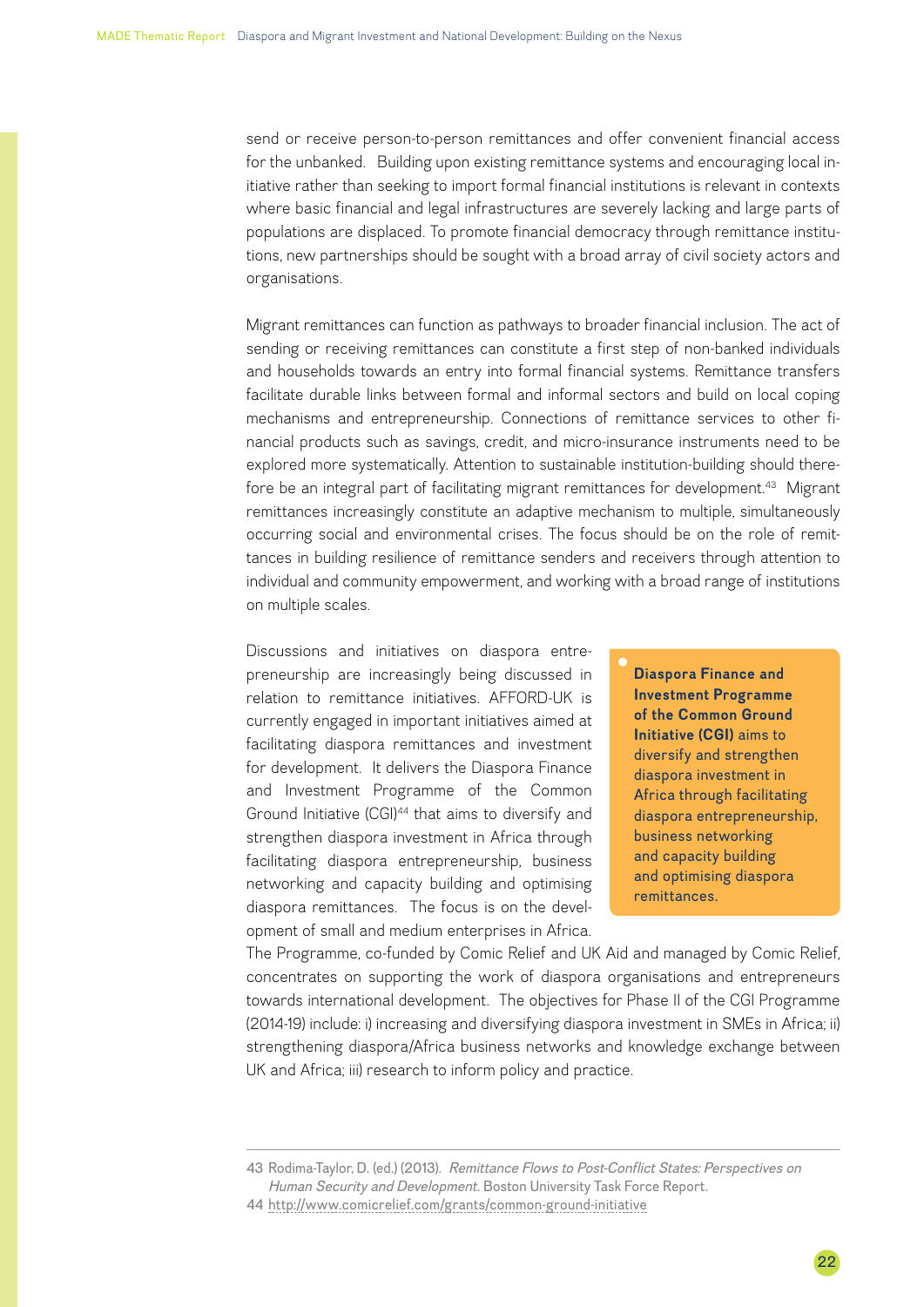A related activity area under AFFORD's ADEPT (Africa-Europe Diaspora Development Platform) programme, was co-organizing Fifth Diaspora Development Dialogue (DDD5) "Actions Needed to Reduce Remittance Costs in Africa" in Nairobi, Kenya, in July 2016, in partnership with the Kenyan Ministry of Foreign Affairs, and the AU's African Institute for Remittances. The event brought into dialogue policy makers, practitioners and development partners.

The outcome of the event was an implementation schedule of the Nairobi Action Plan on Remittances that proposes a goal to reduce remittance costs in Africa to 3% by 202045. The Action Plan includes short, medium and longer term activities, such as adoption and application of immediate operational actions that are known to be effective for bringing down remittance costs (2016 to 2017); testing, piloting and adopting innovative and creative schemes in the medium term (2016 to 2019); and consolidation, replication and normalisation of low cost status in the longer term (2020 to 2030).

> Remittances are not only material but can also include transfers of new skills, values, and technologies. Besides material resources, diaspora networks can be an important source of 'social remittances' in the form of ideas, values, skills and behaviours that are transmitted back to the migrants' communities of origin.<sup>46</sup> Social remittances are not just an important development tool, but also contribute to transnational collectivity formation through democratic values and attitudes, technological skills and innovative ideas, organisational practices, and networks of civic engagement.<sup>47</sup> The transnational social capital formation is a socially and culturally shaped process, dependent on the norms and networks of trust and mutuality.48 By facilitating organisational learning and exchange of knowledge, migrants' collective organisations can enhance collaboration between public and private sectors. Diaspora members contribute to sending collective remittances through various development projects administered through networks and organisations like "hometown associations (HTAs), ethnic associations, alumni associations, religious associations, professional associations, nongovernmental associations, investment groups, national development groups, welfare and refugee groups, and internet-based virtual organisations" (Plaza and Ratha, 2011). Although such institutions are increasingly prevalent, information about the impacts of collective remittances to the development of migrants' countries of origin has still been scarce. Recently, however, several countries have undertaken mapping exercises for their diasporas to learn more about their activities, interests, and capacities. For example, in 2014, in response to an initiative by the government of Sierra Leone to address the shortage of healthcare workers, IOM carried out a mapping of Sierra Leonean health professionals in the UK, Germany, USA and Canada. Similarly, it led on a mapping of Nigerian Health and Education Professionals in the United Kingdom.

<sup>45</sup> «Nairobi Action Plan on Remittances.» Adept-platform.org, 2016.

<sup>46</sup> Levitt, P., and D. Lamba-Nieves 2011. Social Remittances Revisited. Journal of Ethnic and Migration Studies 37(1): 1-22.

<sup>47</sup> North-South Centre of the Council of Europe, 2006. *Social Remittances of the African Diasporas in Europe.* Lisbon.

<sup>48</sup> Eckstein, S. and A. Najam, 2013. *How Immigrants Impact Their Homelands.* Duke University Press.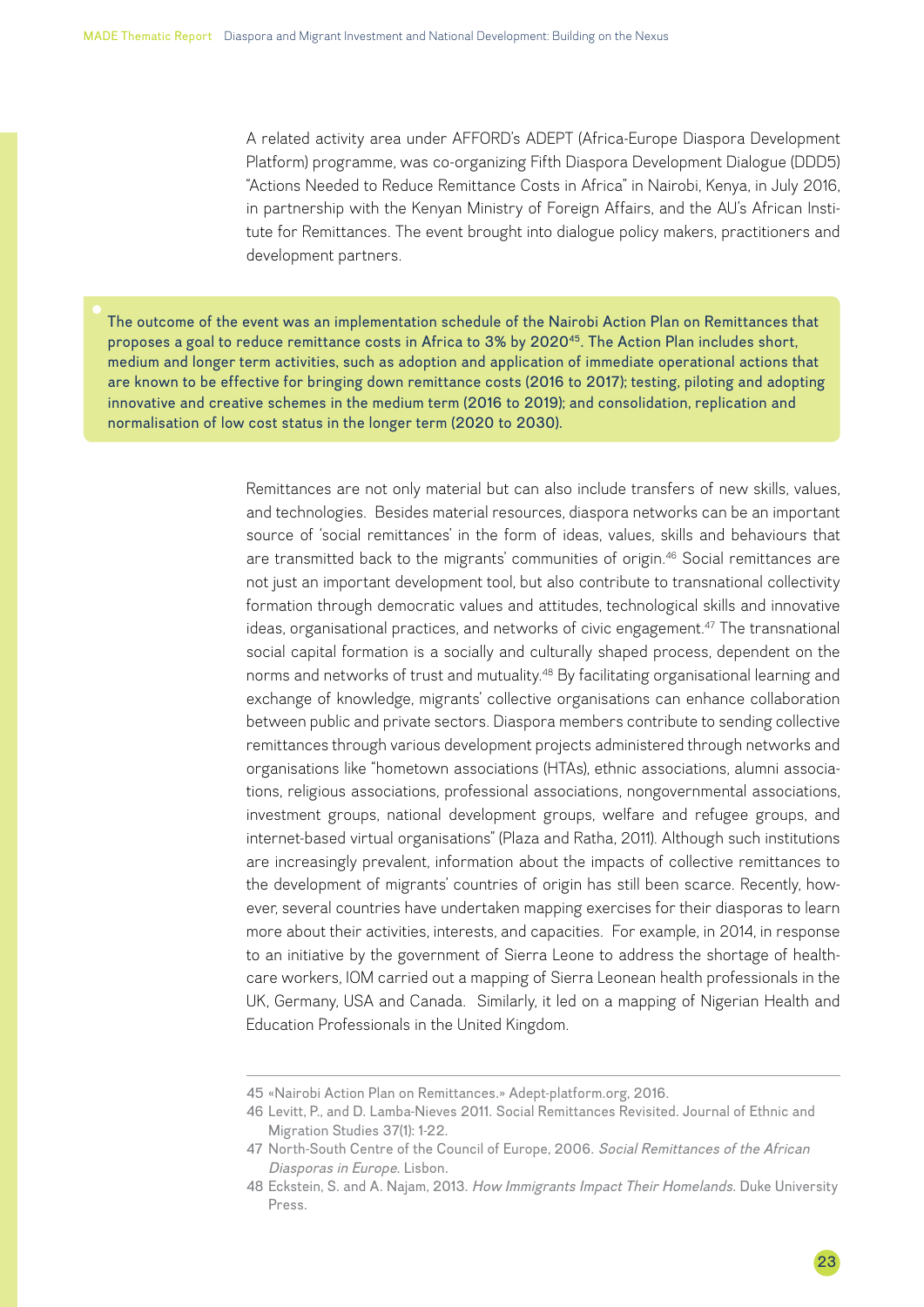Other initiatives include a ground-breaking academic study, 'Mobilising resources for Africa: What role for young Africans in the diaspora?<sup>49'</sup> which was developed in 2014 jointly by AFFORD, AMREF and Centre for Charitable Giving and Philanthropy (CGAP), CASS Business School, and explores how young diaspora Africans give to Africa, whether they are repeating the patterns of giving of their parents who remit huge amounts to Africa, or whether they would benefit from a different, targeted approach. Most importantly, while financial remittances remained an important part of giving, with 24% of those surveyed admitting to sending money back to Africa, it was clear that in contrast to older generations, young Africans were more inclined to give time and skills rather than financial resources as sustainability was a key determinant in influencing motivations for giving.

Overall, mapping exercises have comprised an important part of the push to craft strategies for engagement and to facilitate diaspora/migrant enterprise by "creating businesses and jobs, stimulating innovation, creating social capital across borders, and channelling political and financial capital toward their countries of origin".<sup>50</sup>

24

<sup>49</sup> https://africagives.wordpress.com/2014/01/20/academy-study-launch-mobilising-resourcesfor-africa-what-role-for-young-africans-in-the-diaspora/

<sup>50</sup> Newland, K. and H. Tanaka (2011). Mobilizing Diaspora Entrepreneurship for Development. [Online] migrationpolicy.org. Available at: [http://www.migrationpolicy.org/article/mobilizing](http://www.migrationpolicy.org/article/mobilizing-diaspora-entrepreneurship-development)[diaspora-entrepreneurship-development](http://www.migrationpolicy.org/article/mobilizing-diaspora-entrepreneurship-development) [Accessed 11 Dec. 2015].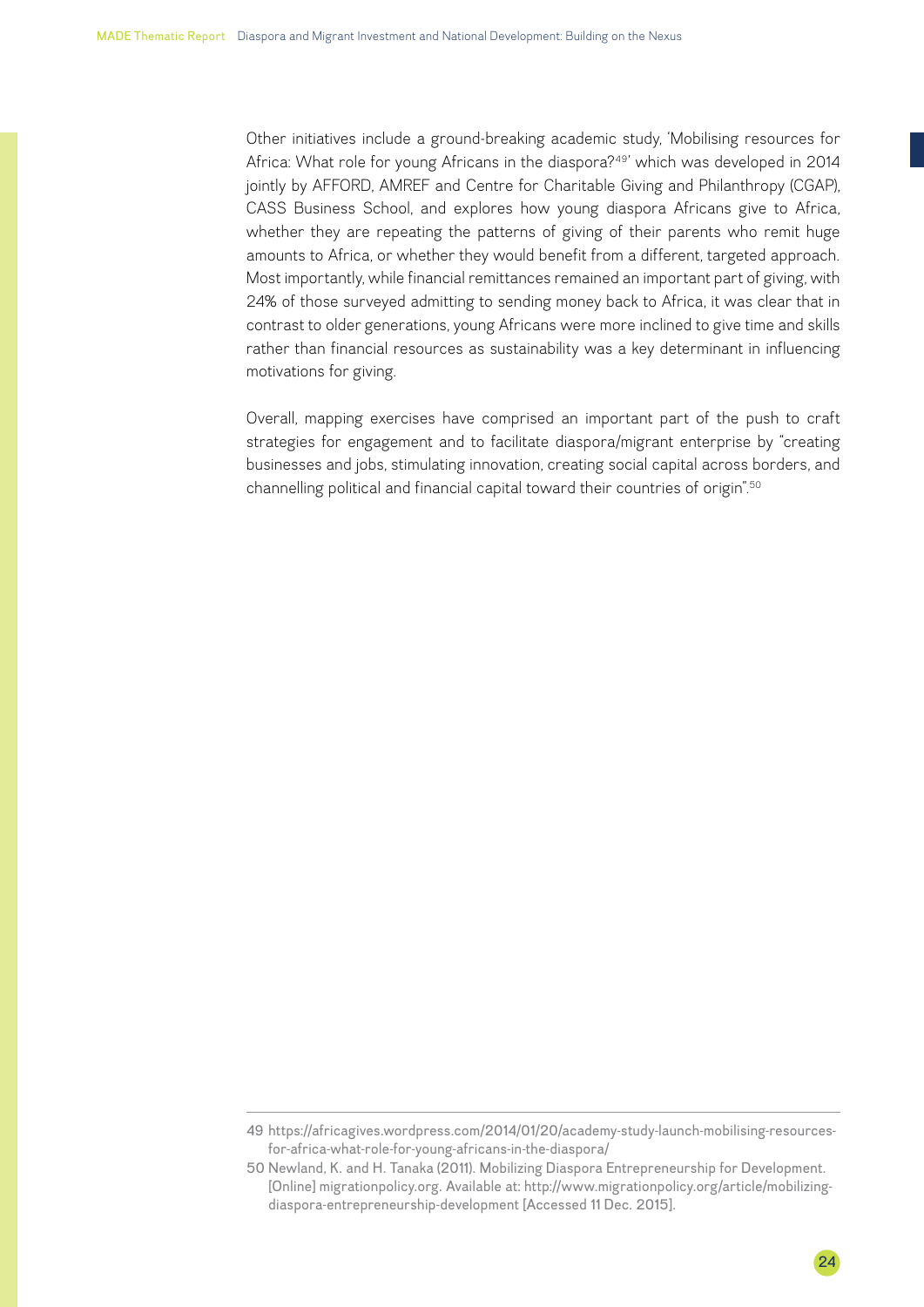# <span id="page-24-0"></span>**7. THE WAY FORWARD**

#### **CIVIL SOCIETY'S 5-YEAR 8-POINT ACTION PLAN**

**Point 2:** Models and frameworks that facilitate the engagement of diaspora and migrant associations as entrepreneurs, social investors, policy advocates and partners in setting and achieving priorities for the full range of human development in countries of origin, heritage and destination.

Diaspora investment and enterprise can complement Official Development Assistance (ODA) as a key developmental factor for countries of origin and residence. The developmental benefits, however, can be reaped when these investments and enterprises become successful. The situation at a glance highlights the need for governments to develop strategies and policies for diaspora engagement which include collecting data on diaspora investment and enterprise for evidence-based policymaking and decisions. The development impact of the already sizeable remittances and savings by diaspora and migrants can be maximised and targeted once precise numbers are known. Countries such as India have been able to separate Diaspora Direct Investments (DDI) from Foreign Direct Investments (FDI), and are reaping benefits according to USAID. The Indian diaspora is estimated to have invested USUSD2.6 billion out of USUSD10 billion of Foreign Direct Investment (FDI) in India

between 1991 and 2001.<sup>51</sup> This investment has played a key role in the development of the service industry in the subcontinent. Increased investment by diaspora and migrants can supplement existing investments through FDI for countries of origin and residence where FDI has plateaued or is declining. This is the case in Africa, where FDI has been steadily declining due to a combination of cultural barriers and ineffective policies.<sup>52</sup> For example, Agaciro Development Fund is Rwanda's first sovereign wealth fund, a national initiative that reached out to its global diaspora to build up public savings to achieve self-reliance, maintain stability in times of shocks to the national economy and accelerate Rwanda's socio-economic development goals.<sup>53</sup>

Increased support for diaspora enterprise is therefore fundamental for sustainable development of their countries of origin and residence. It can play a critical role in reducing poverty, by creating opportunities and improving livelihoods through harnessing innovation, technology, and capital creation and exercising a multiplier effect on income distribution. This will not only improve livelihoods and well-being, but allow governments to focus on other priority areas such as accountability and good governance. Improved diaspora and migrant enterprise and investment could therefore result in mutual benefit for all.

<sup>51</sup> Wei and Balasubramanyam, 2006, Migration and Remittances Team, Development Prospects Group, 2015

<sup>52</sup> USAID, (2015). Diaspora: Diasporas Matter to Development, [online] Available from: https:// www.usaid.gov/partnership-opportunities/diaspora-engagement [Accessed 11th December 2015]

<sup>53</sup> http://www.focus.rw/wp/2016/03/agaciro-fund-becomes-associate-member-ofinternational-forum/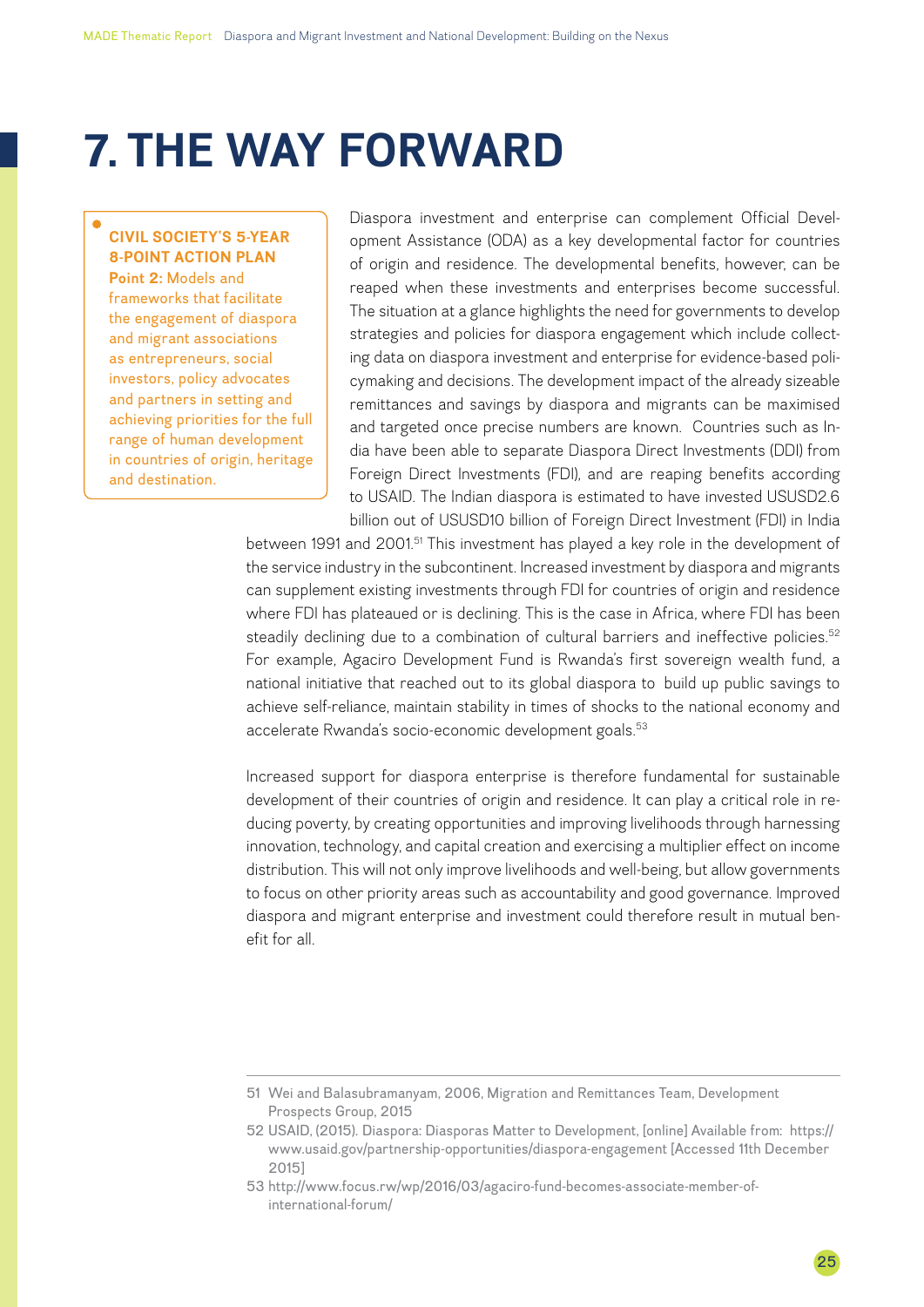### <span id="page-25-0"></span>**8.RECOMMENDATIONS**

#### **CIVIL SOCIETY'S 5-YEAR 8-POINT ACTION PLAN**

**Point 2:** Models and frameworks that facilitate the engagement of diaspora and migrant associations as entrepreneurs, social investors, policy advocates and partners in setting and achieving priorities for the full range of human development in countries of origin, heritage and destination.

The recommendations of this report address the issues that have come out of subsequent GFMD CSD since civil society's 5-year 8-point Plan of Action that guides the work of the Migration and Development Civil Society Network (MADE) and the activities of hundreds of civil society organisations working in the areas of migration and diaspora. These will continue to be the focal point of discussions at the working session on 'Migrant And Diaspora Action for Job Creation, Social Entrepreneurship and Public Policy' to be held at the upcoming GFMD CSD in Dhaka, Bangladesh (8-10 December, 2016).

These recommendations are targeted at international institutions, national governments, regional/local authorities, development agencies, private sector and civil society:

- **•** Establish an enabling regulatory and business environment to harness and ex*pand the impact of diaspora and migrant contributions in countries of origin and developing countries,* such as simplifying bureaucratic processes to create and foster a conducive environment for migrants to invest and start businesses through the setting up of one-stop shops that facilitate diaspora investment and enterprise.
- **Create new financial products and facilitate access to capital** such as supporting transboundary investment and innovative financing schemes for social and private enterprises. This could include for example an injection of capital into the economy that supports the SME sector, provision of local and transnational grants and other forms of capital, match-funding schemes, access to or creation of suitable public-private partnerships (PPP) and public finance initiatives (PFI) for diaspora and migrant entrepreneurs.
- **Develop business and technical skills of diaspora/migrants** through the provision and support of training and capacity-building in enterprise, business development and related management skills.
- **Ensure policy coherence at national and local levels in relation to diaspora en***gagement strategies.* This should include a link up with global migration discourses such as GFMD, Regional Consultative Processes (RCPs), as well as regional or sub-regional dialogues for cross-border cooperation, and mainstreaming relevant national policies into local planning mechanisms – all as a critical component for national development in countries of origin and residence.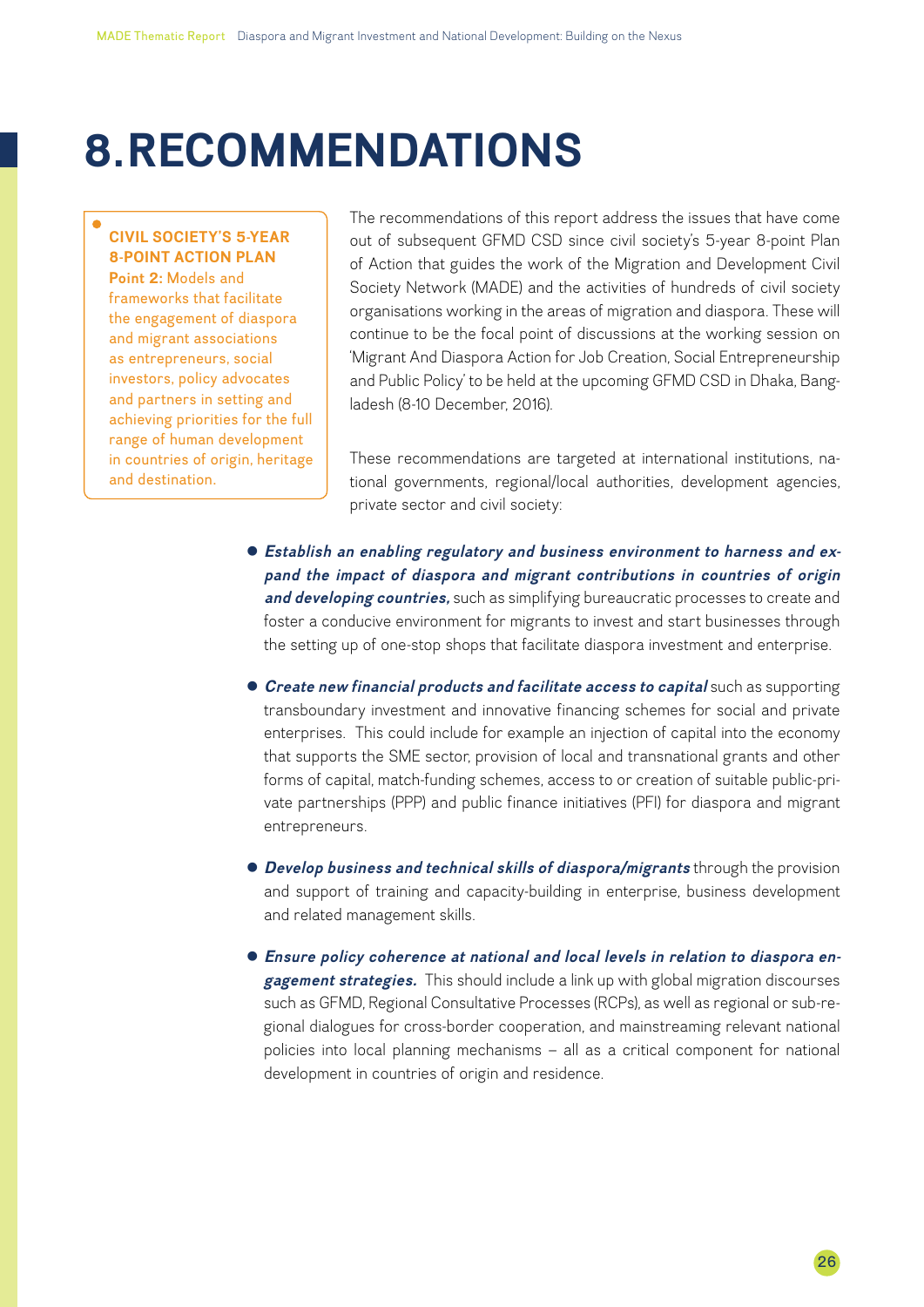- **Create conducive frameworks for facilitating and harnessing migrant remittanc***es for social impact.* National and transnational efforts should be directed towards reducing transnational remittance transfer costs to countries of the Global South through regulatory, policy, and institutional reforms. In light of SDG target 10.c<sup>54</sup> this can include supporting existing campaigns and initiatives where these exist such as the Nairobi Action Plan on Remittances.<sup>55</sup>
- **Consider the provision of incentives** for example in the form of tax relief proportional to the level of remittances channelled into productive investments.
- **Formulate coordinated strategies for harnessing remittances for development** *and peace-building and encourage public and private sector actors to focus on new technological innovations* to facilitate alternative remittance transfer systems, involving mobile money and digital currencies to increase competition and drive down transfer costs.
- **Formulate data, research, and study of best practices** by supporting a coordinated approach that documents and shares best practices and lessons learned and enables evidence-based policy interventions.
- **Conduct more household surveys** that enable assessments on the profile and nature of diaspora and migrant entrepreneurs, the size of investments, sectors of interest and those that diaspora investment can make more of an impact in, to inform policy planning and strategic interventions. Also collect more data about the magnitude of remittance flows, remittance channels, and methods for improving the integration of remittances into development efforts (with a particular focus on fragile and conflict-affected situations).
- **Expand and coordinate civil society efforts for diaspora engagement** by joining the global MADE network and its activities for a more efficient facilitation of diaspora and migrants as entrepreneurs and social investors.

*The findings and recommendations resulting from this Report and other activities of MADE's Thematic Working Group on Diaspora and Migrants in Development will be disseminated by the staff and affiliated organisations of MADE and AFFORD through various workshops, seminars, webinars, conference presentations and panels, other outreach and academic events, and policy and research oriented publications. This process begun in September 2016, when representatives of AFFORD-UK contributed to discussions on these topics at the Third Annual Global Mayoral Forum on Mobility, Migration and Development in Quezon City, The Philippines. The*  findings also informed civil society engagement and the discussions at the GFMD satellite meeting titled 'Civil *Society National Cooperation on Migration and Development' held in Abuja, Nigeria in October 2016. Further discussions on these topics will be had at the upcoming Global Forum for Migration and Development (GFMD) in Dhaka, Bangladesh in December 2016. The information will guide the formulation of various upcoming surveys, research projects, and development programmes on the topics of migrant and diaspora enterprise, remittances, and investment.*

54 <http://www.undp.org/content/undp/en/home/sdgoverview/post-2015-development-agenda.html> 55 «Nairobi Action Plan on Remittances.» Adept-platform.org, 2016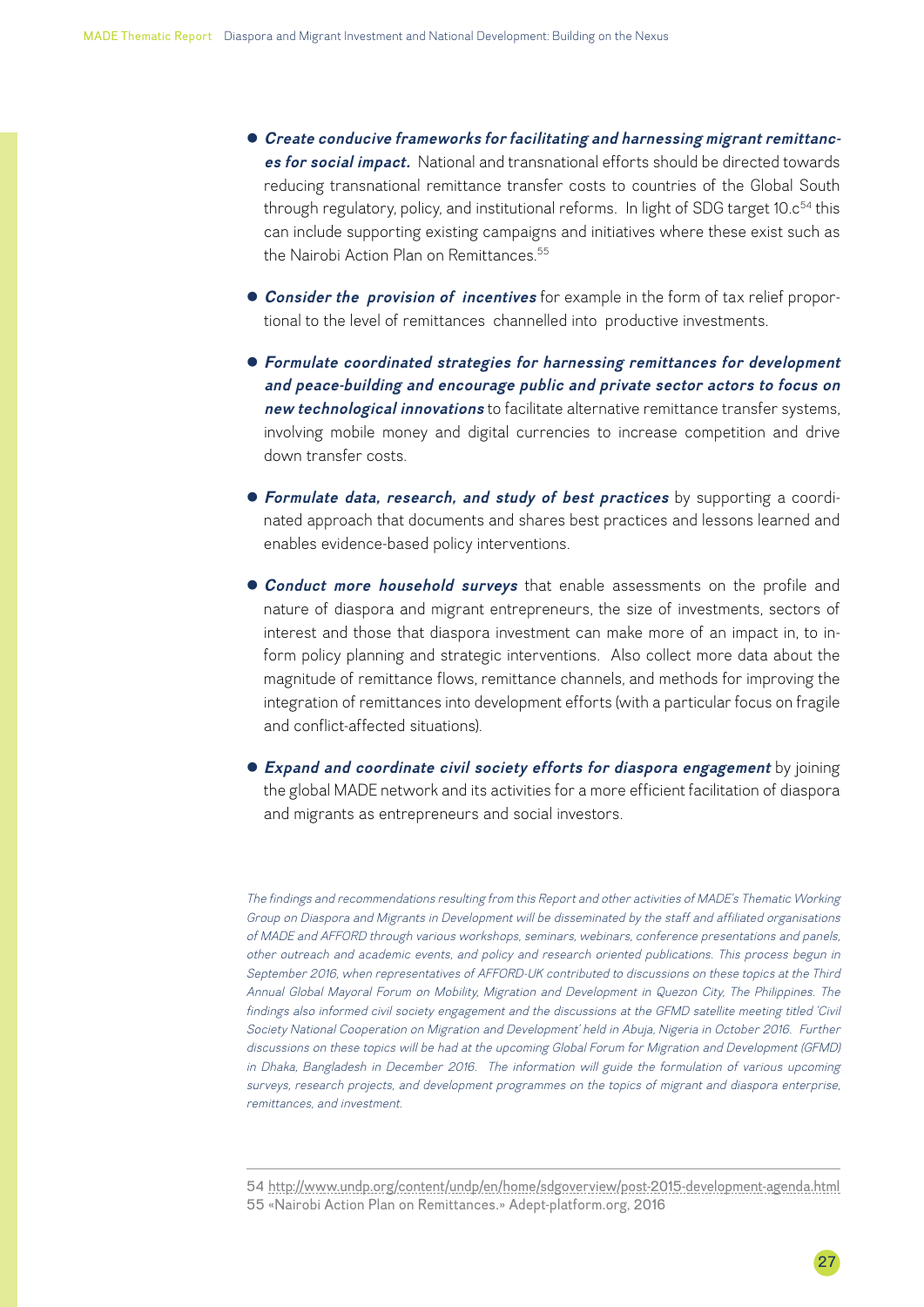# <span id="page-27-0"></span>**9.CONCLUDING REMARKS**

#### **CIVIL SOCIETY'S 5-YEAR 8-POINT ACTION PLAN**

**Point 2:** Models and frameworks that facilitate the engagement of diaspora and migrant associations as entrepreneurs, social investors, policy advocates and partners in setting and achieving priorities for the full range of human development in countries of origin, heritage and destination.

The challenges to productive diaspora engagement are numerous and can seem complex, but the investment and entrepreneurship opportunities and their long term benefits should make it a challenge worth taking for governments, civil society organisations and development institutions looking to build and sustain economic and social development. It is evident that while migrants have financial capital, skills and expertise, there are still limited public resources and support available to facilitate diaspora investment and enterprise, or provide effective coordination between relevant sectors and institutions. This can be overcome, however, with forging of new partnerships involving public, private and diaspora enterprises and related sectors. Attention should also be on sustainable institution-building and working with local institutions, groups and networks in countries of origin and residence. All stakeholders should work towards appropriate and enabling development policies

and strategies to sustainably facilitate diaspora and migrant investment and enterprise. The areas of attention should encompass (i) facilitating access to finance and investment for diaspora and migrants; (ii) providing technical and business development skills/ support; (iii) innovative financing mechanisms and facilitating transboundary investment; (iv) optimising remittances for development; and (v) creating enabling policy, institutional, and regulatory environments to facilitate these processes. If these goals are effected, then it is likely that countries of origin and residence will be in a better position to reap the maximum benefits of diaspora and migrant investment and enterprise.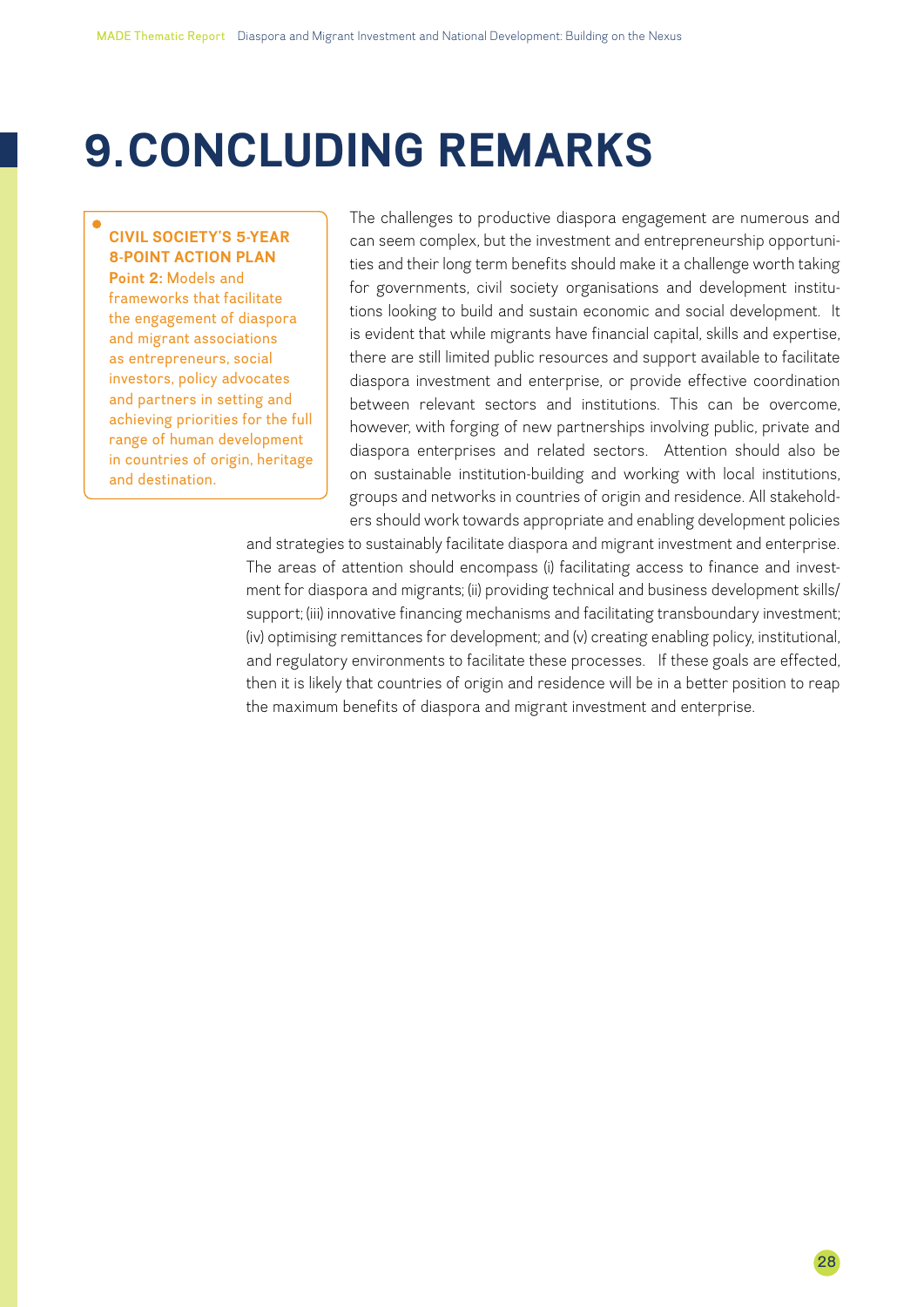### <span id="page-28-0"></span>**RESOURCES**

Agunias, D. and K. Newland (2012). *Developing a Road Map for Engaging Diasporas in Development*. Geneva, Switzerland: IOM/MPI.

Centre for Entrepreneurs and DueDil (n.d.). *Migrant Entrepreneurs: Building Our Businesses Creating Our Jobs*. [online] Available at: <http://www.creatingourjobs.org/data/MigrantEntrepreneursWEB.pdf> [Accessed 14 Dec. 2015].

Dhanani, Q. and M. Lee (2013). *Diaspora Investing: The Business and Investment Interests of the Caribbean Diaspora*. [online] Washington: info Dev. Available at: [http://www.infodev.org/infodev-files/diaspora\\_investing\\_](http://www.infodev.org/infodev-files/diaspora_investing_december_2013.pdf) [december\\_2013.pdf](http://www.infodev.org/infodev-files/diaspora_investing_december_2013.pdf) [Accessed 11 Dec. 2015].

Eckstein, S. and A. Najam (2013). *How Immigrants Impact Their Homelands.* Duke University Press.

GFMD (n.d.). *Migrant Integration, Reintegration and Circulation for Development*. Background Paper.

Global Migration Group (n.d.). *Facilitating Positive Development Impacts of Diaspora Engagement in Skills Transfers, Investments and Trade between Countries of Residence and Origin*. GMG Issues brief no. 1. [online] Available at:<http://www.globalmigrationgroup.org/>[Accessed 11 Dec. 2015].

http://gfmdcivilsociety.org/ (2015). *http://gfmdcivilsociety.org/wp-content/uploads/2014/10/G.-Eng-GFMD-2015- CSD-Action-Papers-4-2-Final.pdf*. [online] Available at: [http://gfmdcivilsociety.org/wp-content/uploads/2014/10/G.-](http://gfmdcivilsociety.org/wp-content/uploads/2014/10/G.-Eng-GFMD-2015-CSD-Action-Papers-4-2-Final.pdf) [Eng-GFMD-2015-CSD-Action-Papers-4-2-Final.pdf](http://gfmdcivilsociety.org/wp-content/uploads/2014/10/G.-Eng-GFMD-2015-CSD-Action-Papers-4-2-Final.pdf) [Accessed 11 Dec. 2015].

Formson-Lorist, C. (2014). *Webinar Report: Migration, Entrepreneurship and Development.* MADE, African Diaspora Policy Centre.

Kane, M. (2014). Engaging Diasporas in Development through Investment. [Blog] *The Calvert Foundation*. Available at: <http://www.calvertfoundation.org/blog/483-engaging-diasporas-in-development-through-investment> [Accessed 11 Dec. 2015].

Ketkar, S. and D. Ratha, (2010). Diaspora Bonds: Tapping the Diaspora during Difficult Times. *J. Intl Econ. Comm. Policy.*, 01(02): 251-263.

Kleist, N. and I. Vammen (2012). *Diaspora Groups and Development in Fragile Situations.* DIIS Report 09.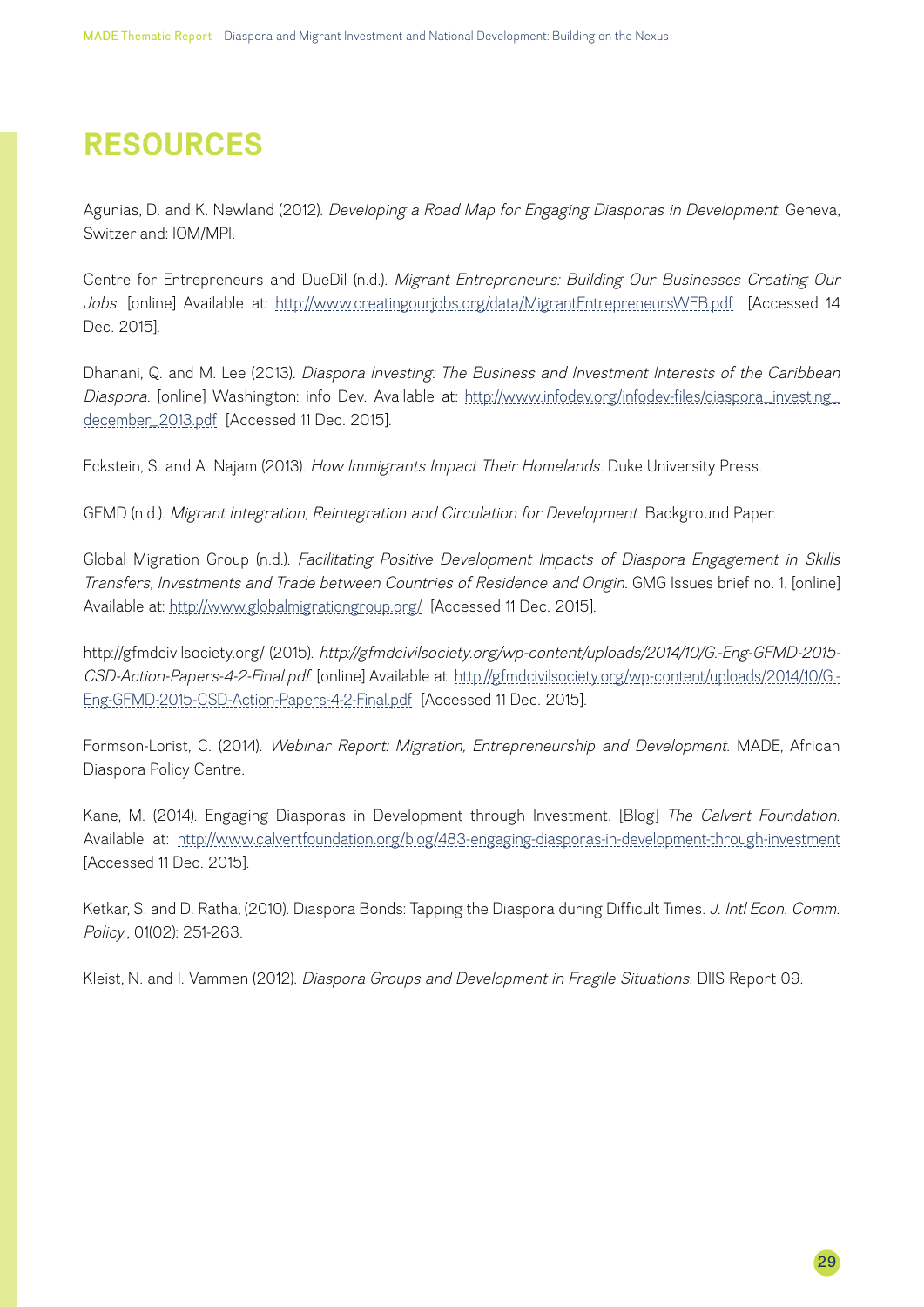Levitt, P., and D. Lamba-Nieves (2011). Social Remittances Revisited. *Journal of Ethnic and Migration Studies*  37(1): 1-22.

Lucas, R. (2001). *Diaspora and Development: Highly Skilled Migrants from East Asia.* Report prepared for the World Bank.

Madenetwork.org, (2015). *Diaspora and Migrants in Development | MADE Network*. [online] Available at: [http://](http://madenetwork.org/diaspora-and-migrants-development) [madenetwork.org/diaspora-and-migrants-development](http://madenetwork.org/diaspora-and-migrants-development) [Accessed 15 Dec. 2015].

Migration and Remittances Team, Development Prospects Group, (2015). *Migration and Development Brief*. The World Bank.

Mishra, S. (2015). Mobilizing Diaspora Entrepreneurship for International Development Initiatives. *SSRN Electronic Journal*.

Mohapatra, S. and D. Ratha (2011). *Remittance Markets in Africa.* Washington DC: The World Bank.

"Nairobi Action Plan on Remittances." Adept-platform.org. July 28, 2016. http://www.adept-platform.org/wpcontent/uploads/DDD5-Nairobi-Action-Plan-on-Remittances-28-July-2016-1.pdf.

Newland, K. and H. Tanaka (2011). *Mobilizing Diaspora Entrepreneurship for Development*. [Online] migrationpolicy.org. Available at: [http://www.migrationpolicy.org/article/mobilizing-diaspora-entrepreneurship](http://www.migrationpolicy.org/article/mobilizing-diaspora-entrepreneurship-development)[development](http://www.migrationpolicy.org/article/mobilizing-diaspora-entrepreneurship-development) [Accessed 11 Dec. 2015].

North-South Centre of the Council of Europe (2006). *Social Remittances of the African Diasporas in Europe.*  Lisbon.

Partnership for a New American Economy (2015). *Entrepreneurship Archives - Partnership for a New American Economy*. [Online] Available at: [http://www.renewoureconomy.org/issues/entrepreneurship/#](http://www.renewoureconomy.org/issues/entrepreneurship/) [Accessed 14 Dec. 2015].

Plaza, S. and D. Ratha (ed.) (2011). *Diaspora for Development in Africa*. Washington, DC: The World Bank.

Ratha, D. (n.d.). *InfoShop - Diaspora for Development in Africa*. [Online] Go.worldbank.org. Available at: [http://](http://go.worldbank.org/FK4IJBOIW0) [go.worldbank.org/FK4IJBOIW0](http://go.worldbank.org/FK4IJBOIW0) [Accessed 11 Dec. 2015].

Rodima-Taylor, D. (ed.) (2013). *Remittance Flows to Post-Conflict States: Perspectives on Human Security and Development.* Boston University Task Force Report.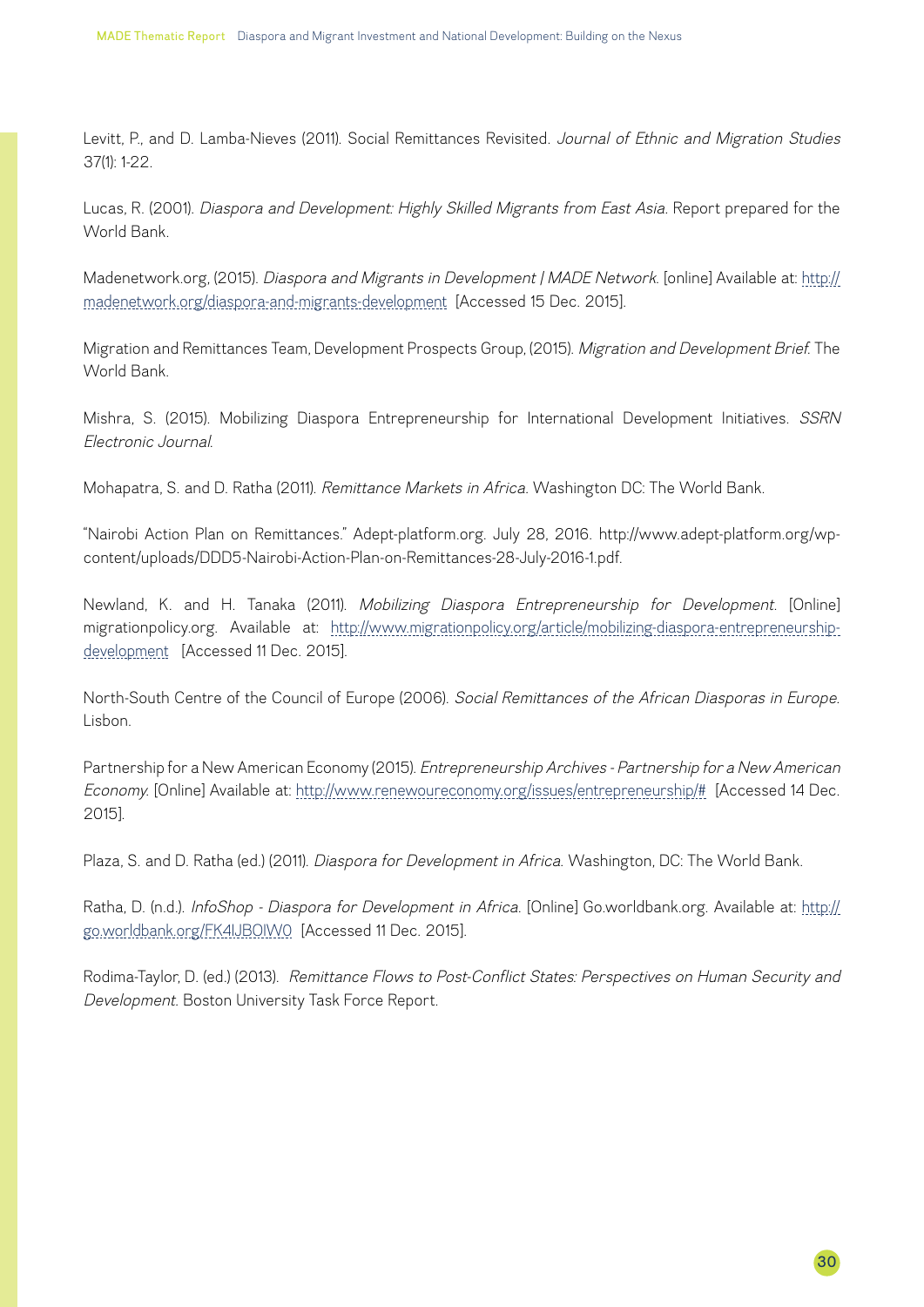Rodriguez-Montemayor, E. (2012). *Diaspora Direct Investment Policy Options for Development*. 1st ed. [ebook] Inter-American Development Bank. Available at:

[https://publications.iadb.org/bitstream/handle/11319/1444/Diaspora%20Direct%20Investment%20Policy%20](https://publications.iadb.org/bitstream/handle/11319/1444/Diaspora%20Direct%20Investment%20Policy%20Options%20for%20Development.pdf?sequence) [Options%20for%20Development.pdf?sequence](https://publications.iadb.org/bitstream/handle/11319/1444/Diaspora%20Direct%20Investment%20Policy%20Options%20for%20Development.pdf?sequence)= [Accessed 11 Dec. 2015].

Sorensen, N., Van Hear, N. and P. Engberg-Pedersen (2003). Migration, Development and Conflict: State-of the-Art Overview. In T*he Migration-Development Nexus,* ed. N. Van Hear and N. Sorensen, 5-50. UN and the International Organisation for Migration.

The World Bank. (2013). *Diaspora Investing: The Business and Investment Interests of the Caribbean Diaspora.* 

The World Bank. *Remittance Prices Worldwide*, Issue 10, June 2014.

UN General Assembly (2010). *International migration and development*, Sixty-fifth session (item 22 ©) [https://](https://www.iom.int/jahia/webdav/shared/shared/mainsite/policy_and_research/un/65/A_65_203.pdf) [www.iom.int/jahia/webdav/shared/shared/mainsite/policy\\_and\\_research/un/65/A\\_65\\_203.pdf](https://www.iom.int/jahia/webdav/shared/shared/mainsite/policy_and_research/un/65/A_65_203.pdf) [Accessed 11th December 2015]

USAID, (2015). *Diaspora: Diasporas Matter to Development,* [online] Available from: [https://www.usaid.gov/](https://www.usaid.gov/partnership-opportunities/diaspora-engagement) [partnership-opportunities/diaspora-engagement](https://www.usaid.gov/partnership-opportunities/diaspora-engagement) [Accessed 11<sup>th</sup> December 2015]

Wey, Y. and V. Balasubramanyam (2006). Diaspora and Development. *The World Economy*, Vol. 29(11): 1599- 1609.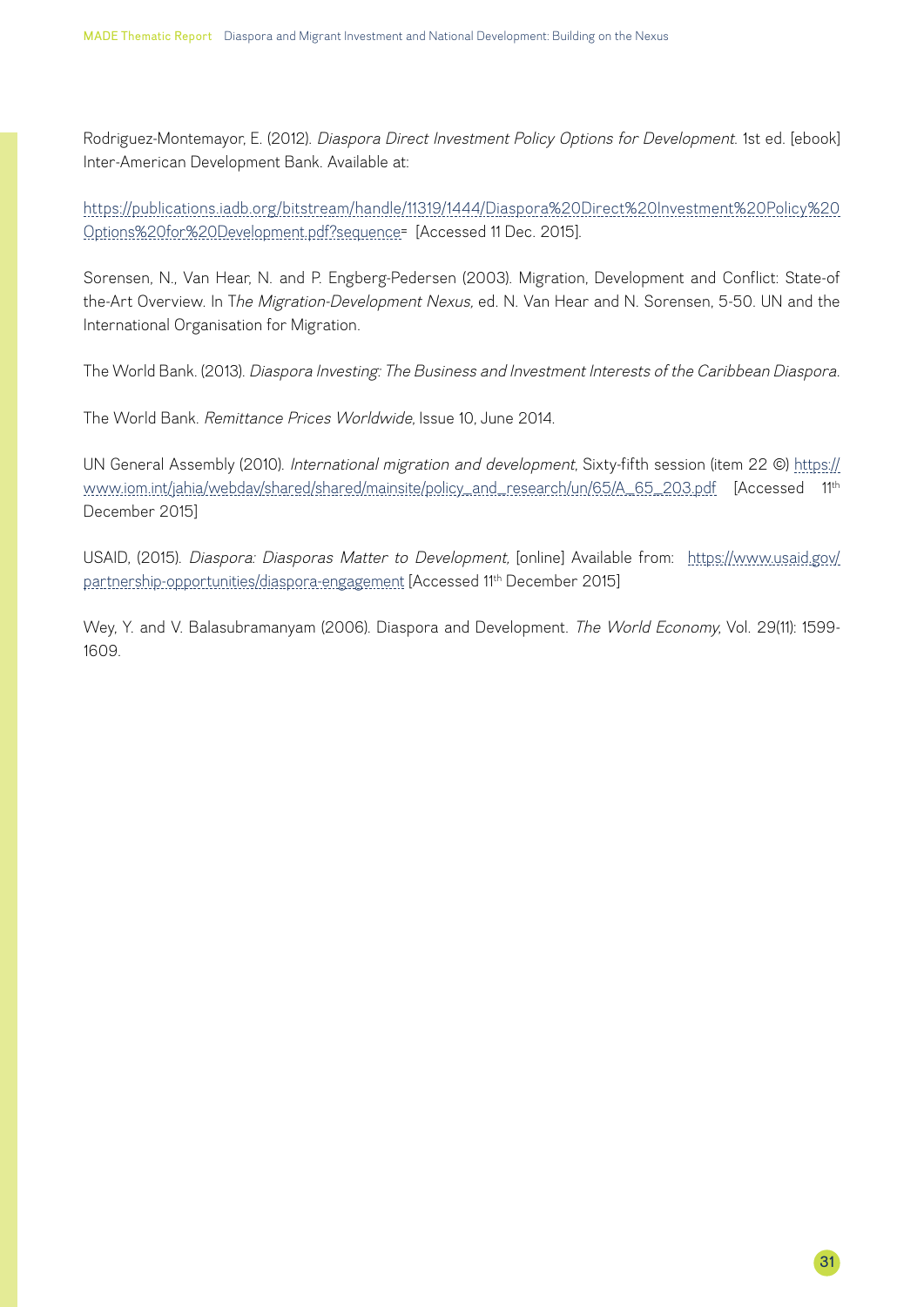<http://centreforentrepreneurs.org/cfe-releases/migrants-behind-one-in-seven-uk-companies/>

[http://madenetwork.org/sites/default/files/PDF/2013\\_5year\\_8point\\_Plan%20of%20Action.pdf](http://madenetwork.org/sites/default/files/PDF/2013_5year_8point_Plan%20of%20Action.pdf)

[http://refugees-migrants-civilsociety.org/wp-content/uploads/2016/10/0685-HLD\\_Act-Now-GB-DIGI-03\\_04-](http://refugees-migrants-civilsociety.org/wp-content/uploads/2016/10/0685-HLD_Act-Now-GB-DIGI-03_04-October.pdf) [October.pdf](http://refugees-migrants-civilsociety.org/wp-content/uploads/2016/10/0685-HLD_Act-Now-GB-DIGI-03_04-October.pdf)

<http://www.afford-uk.org/index.php/projects-activities>

<http://www.balinkbayan.gov.ph/>

[http://www.cfo.gov.ph/news/from-overseas-filipinos/822-overseas-filipinos-remittances-for-development-OFsRED.](http://www.cfo.gov.ph/news/from-overseas-filipinos/822-overseas-filipinos-remittances-for-development-ofs-red.html) [html](http://www.cfo.gov.ph/news/from-overseas-filipinos/822-overseas-filipinos-remittances-for-development-ofs-red.html)

<http://www.comicrelief.com/grants/common-ground-initiative>

<http://www.comicrelief.com/news/comic-relief-announce-new-delivery-partners-common-ground-initiative>

<http://www.diasporaalliance.org/calvert-foundations-diaspora-investment-initiatives/>

<http://www.diasporaalliance.org/what-is-a-diaspora/>

<http://www.dmk-online.org/>

<http://www.focus.rw/wp/2016/03/agaciro-fund-becomes-associate-member-of-international-forum/>

<http://www.gfmd.org/news/time-global-compact-safe-regular-and-orderly-migration>

<http://www.gfmd.org/pfp/ppd/24>

<http://www.pinoywiseinternational.org/>

[http://www.un.org/ga/search/view\\_doc.asp?symbol=A/71/L.1](http://www.un.org/ga/search/view_doc.asp?symbol=A/71/L.1)

<http://www.undp.org/content/undp/en/home/sdgoverview/post-2015-development-agenda.html>

[http://www.worldbank.org/en/news/press-release/2015/04/13/remittances-growth-to-slow-sharply-in-2015-as](http://www.worldbank.org/en/news/press-release/2015/04/13/remittances-growth-to-slow-sharply-in-2015-as-europe-and-russia-stay-weak-pick-up-expected-next-year)[europe-and-russia-stay-weak-pick-up-expected-next-year](http://www.worldbank.org/en/news/press-release/2015/04/13/remittances-growth-to-slow-sharply-in-2015-as-europe-and-russia-stay-weak-pick-up-expected-next-year)

[https://africagives.wordpress.com/2014/01/20/academy-study-launch-mobilising-resources-for-africa-what-role](https://africagives.wordpress.com/2014/01/20/academy-study-launch-mobilising-resources-for-africa-what-role-for-young-africans-in-the-diaspora/)[for-young-africans-in-the-diaspora/](https://africagives.wordpress.com/2014/01/20/academy-study-launch-mobilising-resources-for-africa-what-role-for-young-africans-in-the-diaspora/)

<https://inomics.com/cim-centre-international-migration-and-development>

<https://micicinitiative.iom.int/about-micic>

<https://post2015.org/2015/08/12/the-mdgs-ignored-migrants-and-refugees-how-will-the-sdgs-fare/>

<https://sustainabledevelopment.un.org/?menu=1300>

<https://www.giz.de/en/html/index.html>

<https://www.iom.int/key-migration-terms>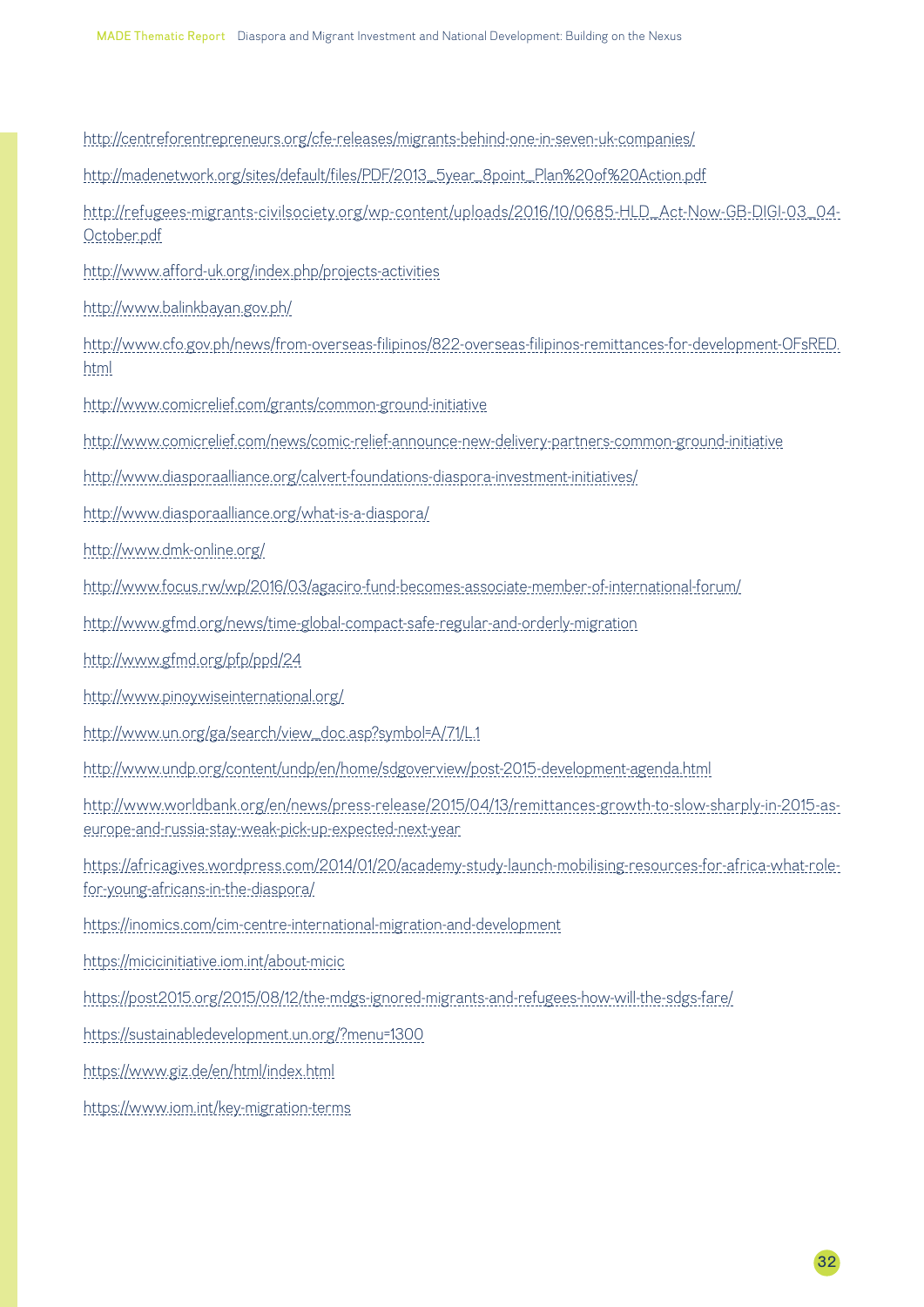### <span id="page-32-0"></span>**ACRONYMS**

| <b>ABC</b>    | <b>AFFORD Business Centre</b>                                  |
|---------------|----------------------------------------------------------------|
| <b>ADEPT</b>  | Africa-Europe Diaspora Development Platform                    |
| <b>AFFORD</b> | African Foundation for Development                             |
| AML/KYC       | Anti-money laundering/ Know your customer                      |
| <b>CGAD</b>   | Centre for Charitable Giving and Philanthropy                  |
| CGI           | Common Ground Initiative                                       |
| <b>CIM</b>    | Centre for International Migration                             |
| <b>DDD</b>    | Diaspora Development Dialogue                                  |
| <b>DDI</b>    | Diaspora Direct Investment                                     |
| <b>DMK</b>    | German-Moroccan Competencies Network                           |
| <b>FDI</b>    | Foreign Direct Investment                                      |
| <b>GFMD</b>   | The Global Forum on Migration and Development                  |
| GIZ           | Deutsche Gesellschaft fur Internationale Zusammenarbait        |
| <b>HTA</b>    | Hometown Associations                                          |
| <b>IdEA</b>   | International Diaspora Engagement Alliance                     |
| <b>IOM</b>    | International Organization for Migration                       |
| <b>MADE</b>   | Migration and Development Civil Society Network                |
| <b>MDG</b>    | Millennium Development Goals                                   |
| <b>NEDA</b>   | National Economic and Development Authority                    |
| <b>ODA</b>    | Official Development Assistance                                |
| <b>OFsReD</b> | Overseas Filipinos Diaspora Remittance for Development Project |
| PFI           | Public Finance Initiatives                                     |
| <b>PPP</b>    | Public-private partnerships                                    |
| <b>RCPs</b>   | Regional Consultative Processes                                |
| <b>SDG</b>    | Sustainable Development Goal                                   |
| <b>UNDP</b>   | United Nations Development Program                             |
| <b>USAID</b>  | United States Agency for International Development             |